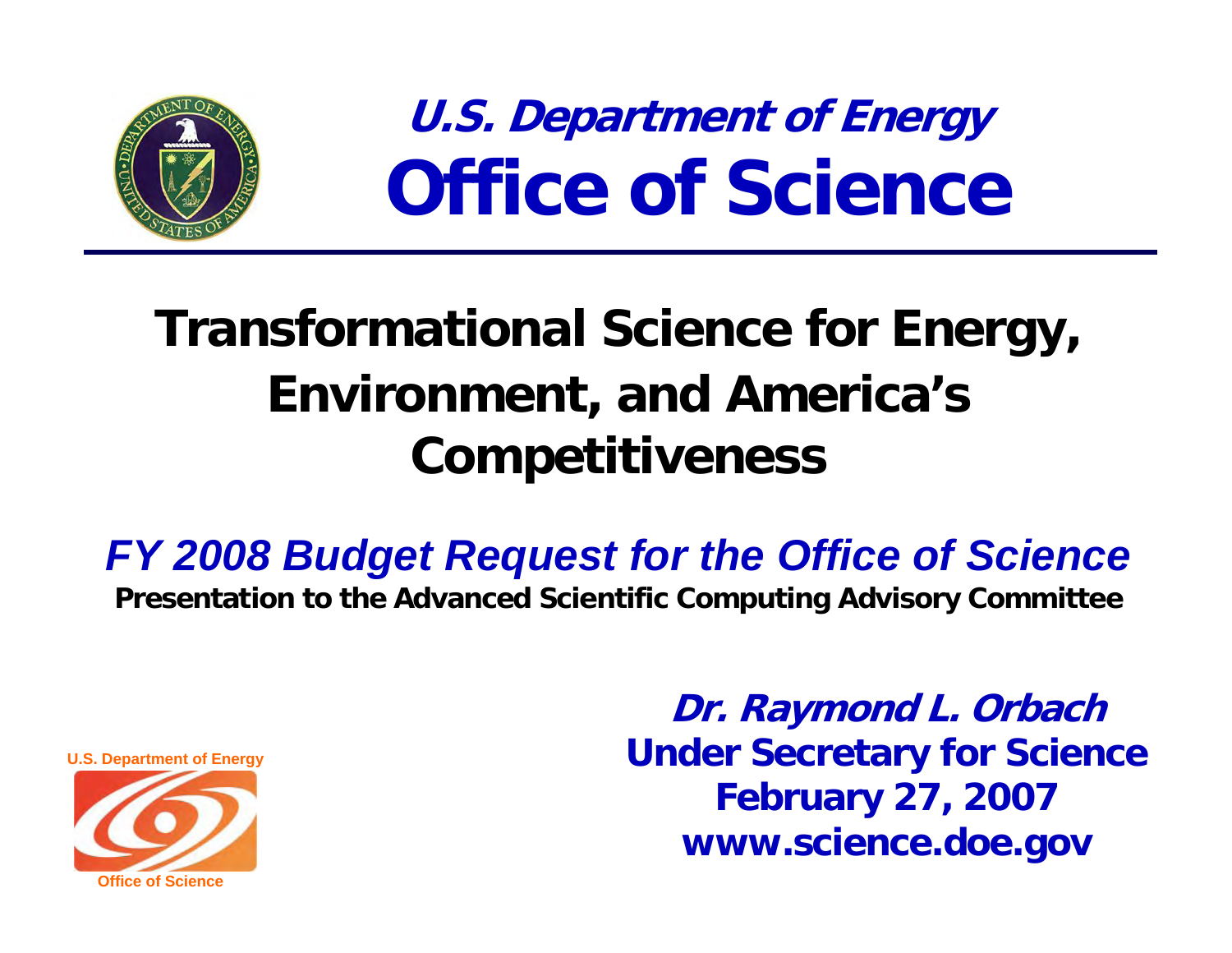

**The President's FY 2008 Request will enable scientific discoveries essential to solving our Nation's challenges**

"It's in our vital interest to diversify America's energy supply – **the way forward is through technology** …

"America is on the verge of technological breakthroughs that will enable us to live our lives less dependent on oil. **And these technologies will help us be better stewards of the environment, and they will help us to confront the serious challenge of global climate change.**"

> **President George W. Bush State of the Union Address January 23, 2007**

"**We must commit to doubling federal funding for basic research and development in the physical sciences…."**

**Speaker Nancy Pelosi U.S. House of Representatives January 19, 2007**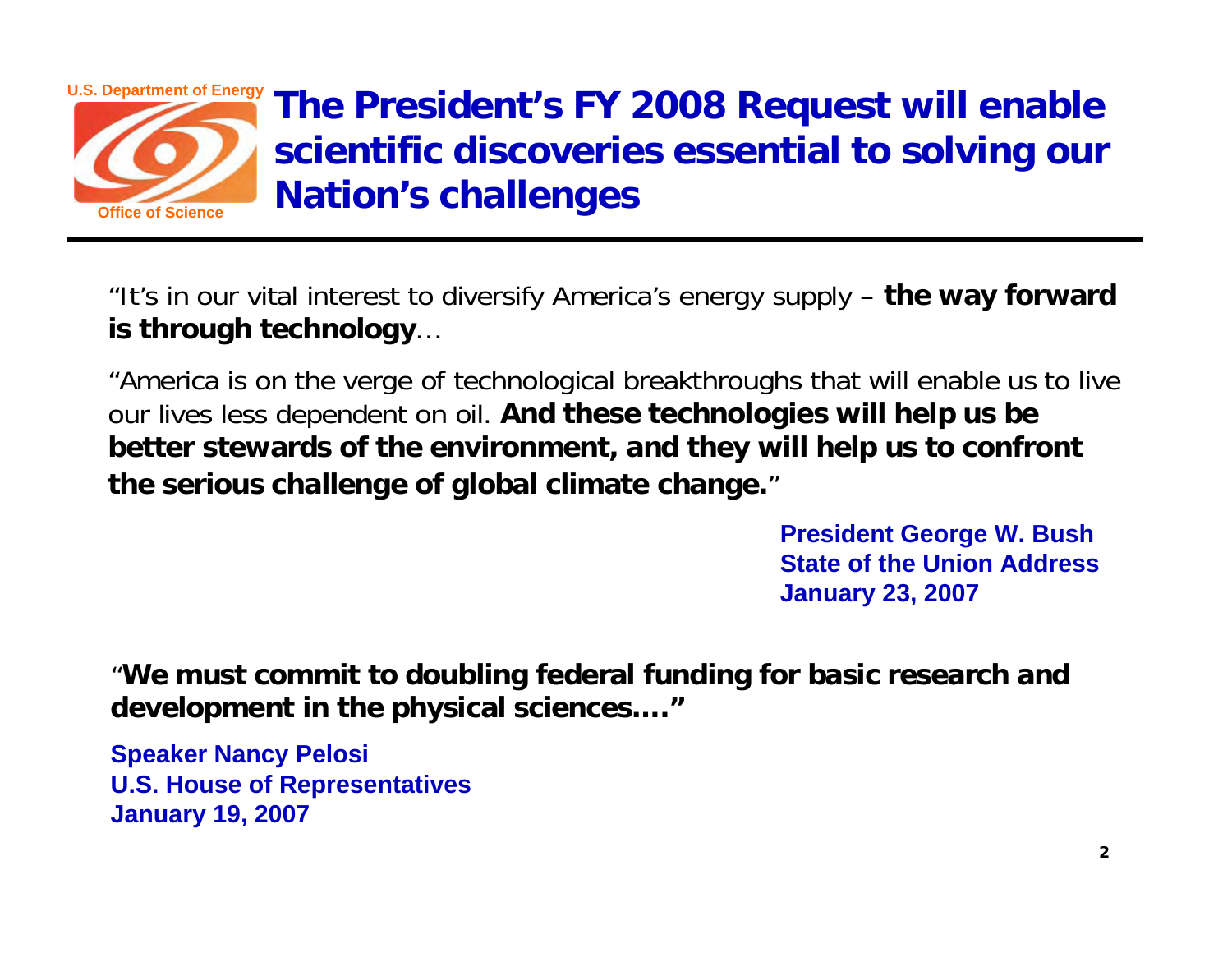

## **The FY 2008 President's Budget Request for the Office of Science is an investment in America's future**

The FY 2008 budget enables the Office of Science to deliver on its mission and **enhance U.S. competitiveness** through…

# **Transformational Science Transformational Science**

Basic research for advanced scientific breakthroughs that will revolutionize our approach to the Nation's energy, environment, and national security challenges

# **National Scientific Facilities National Scientific Facilities**

World-leading research capabilities that maintain U.S. leadership in science and technological innovation

## **A Scientific Workforce for the Nation A Scientific Workforce for the Nation's Future s Future**

Supporting, training, and educating the Nation's current and future scientific & technical workforce: Ph.D.'s, post-docs, graduate students, and science educators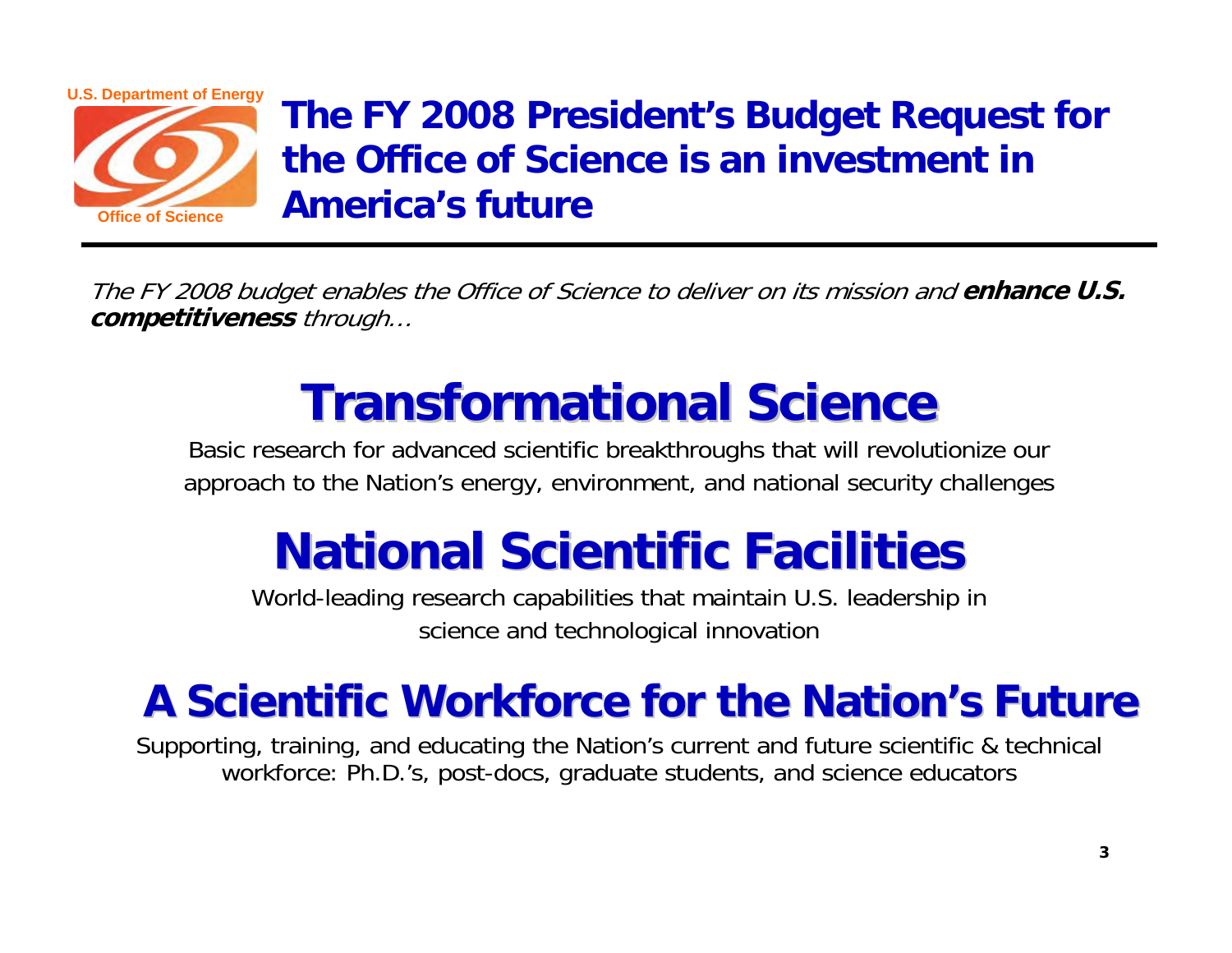

# **Office of Science Office of Science FY 2008 Congressional Budget Request**

|                                                 | (B/A in thousands) |                    |                                   |            |                          |                                          |                        |             |
|-------------------------------------------------|--------------------|--------------------|-----------------------------------|------------|--------------------------|------------------------------------------|------------------------|-------------|
|                                                 | FY 2005<br>Approp. | FY 2006<br>Approp. | FY 2007<br>Request to<br>Congress | FY 2006    | FY 2007 vs. <sup>†</sup> | <b>FY 2008</b><br>Request to<br>Congress | FY 2008 vs.<br>FY 2007 |             |
|                                                 | 1,083,616          | 1,110,148          | 1,420,980                         | $+310,832$ | $+28.0%$                 | 1,498,497                                | $+77,517$              | $+5.5%$     |
| Advanced Scientific Computing Research          | 226,180            | 228,382            | 318,654                           | $+90,272$  | $+39.5%$                 | 340,198                                  | $+21,544$              | $+6.8\%$    |
| Biological & Environmental Research             |                    |                    |                                   |            |                          |                                          |                        |             |
|                                                 | 487,474            | 435,476            | 510,263                           | $+74,787$  | $+17.2%$                 | 531,897                                  | $+21,634$              | $+4.2%$     |
|                                                 | 79,123             | 128,601            |                                   | $-128,601$ | $-100.0\%$               |                                          |                        |             |
| Total, Biological & Environmental Research      | 566,597            | 564,077            | 510,263                           | $-53,814$  | $-9.5%$                  | 531,897                                  | $+21,634$              | $+4.2%$     |
|                                                 | 722,906            | 698,238            | 775,099                           | $+76,861$  | $+11.0\%$ ††             | 782,238                                  | $+7,139$               | $+0.9\%$ 11 |
|                                                 | 394,549            | 357,756            | 454,060                           | $+96,304$  | $+26.9%$                 | 471,319                                  | $+17,259$              | $+3.8%$     |
|                                                 | 266,947            | 280,683            | 318,950                           | $+38,267$  | $+13.6%$                 | 427,850                                  | $+108,900$             | $+34.1%$    |
|                                                 | 37,498             | 41,684             | 50,888                            | $+9,204$   | $+22.1%$                 | 78,956                                   | $+28,068$              | $+55.2%$    |
|                                                 | 154,031            | 159,118            | 170,877                           | $+11,759$  | $+7.4%$                  | 184,934                                  | $+14,057$              | $+8.2%$     |
| Workforce Development for Teachers & Scientists | 7,599              | 7,120              | 10,952                            | $+3,832$   | $+53.8%$                 | 11,000                                   | $+48$                  | $+0.4%$     |
|                                                 | 67,168             | 68,025             | 70,987                            | $+2,962$   | $+4.4%$                  | 70,987                                   |                        |             |
|                                                 | $-5,062$           |                    |                                   |            |                          |                                          |                        |             |
|                                                 | 77,842             | 81,160             |                                   | $-81,160$  | $-100.0\%$               |                                          |                        |             |
|                                                 |                    | 3,596,391          | 4,101,710                         | $+505,319$ | $+14.1%$                 | 4,397,876 +296,166                       |                        | $+7.2%$     |
| SBIR/STTR (transferred from other DOE programs) | 35,779             | 35,653             |                                   | $-35,653$  | $-100.0\%$               |                                          |                        |             |
|                                                 |                    | 3,632,044          | $4,101,710$ +469,666              |            | $+12.9%$                 | 4,397,876 +296,166                       |                        | $+7.2%$     |

**†** The FY 2008 President's Budget Request and the material presented here assume the requested level for FY 2007, as the timing of FY 2007 appropriations did not allow their inclusion.

**††** A portion of Stanford Linear Acceleration Center linac operations transfers from High Energy Physics to Basic Energy Sciences in FY 2007 and FY 2008. Excluding the linac operations funding, the remainder of the High Energy Physics budget increases by 12.6% in the FY 2007 request and a further 3.7% in FY 2008. **4**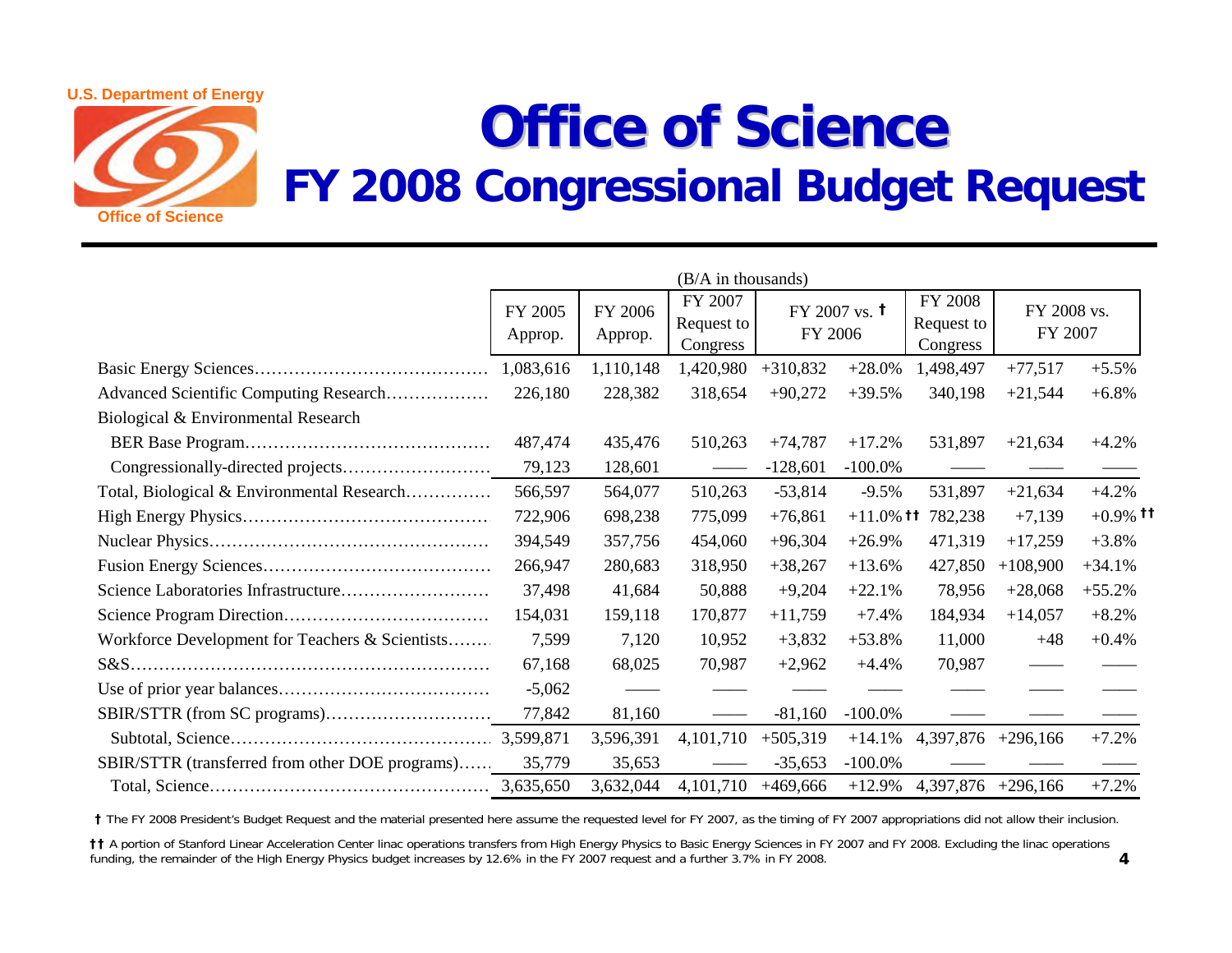

The President's FY 2008 request supports transformational research for enhanced **U.S. competitiveness**

**Office of Science Core Research Funding\*—a 7.1% increase over the FY 2007 Request**



**The FY 2008 request is a 19.8% increase over the FY 2006 appropriated level.**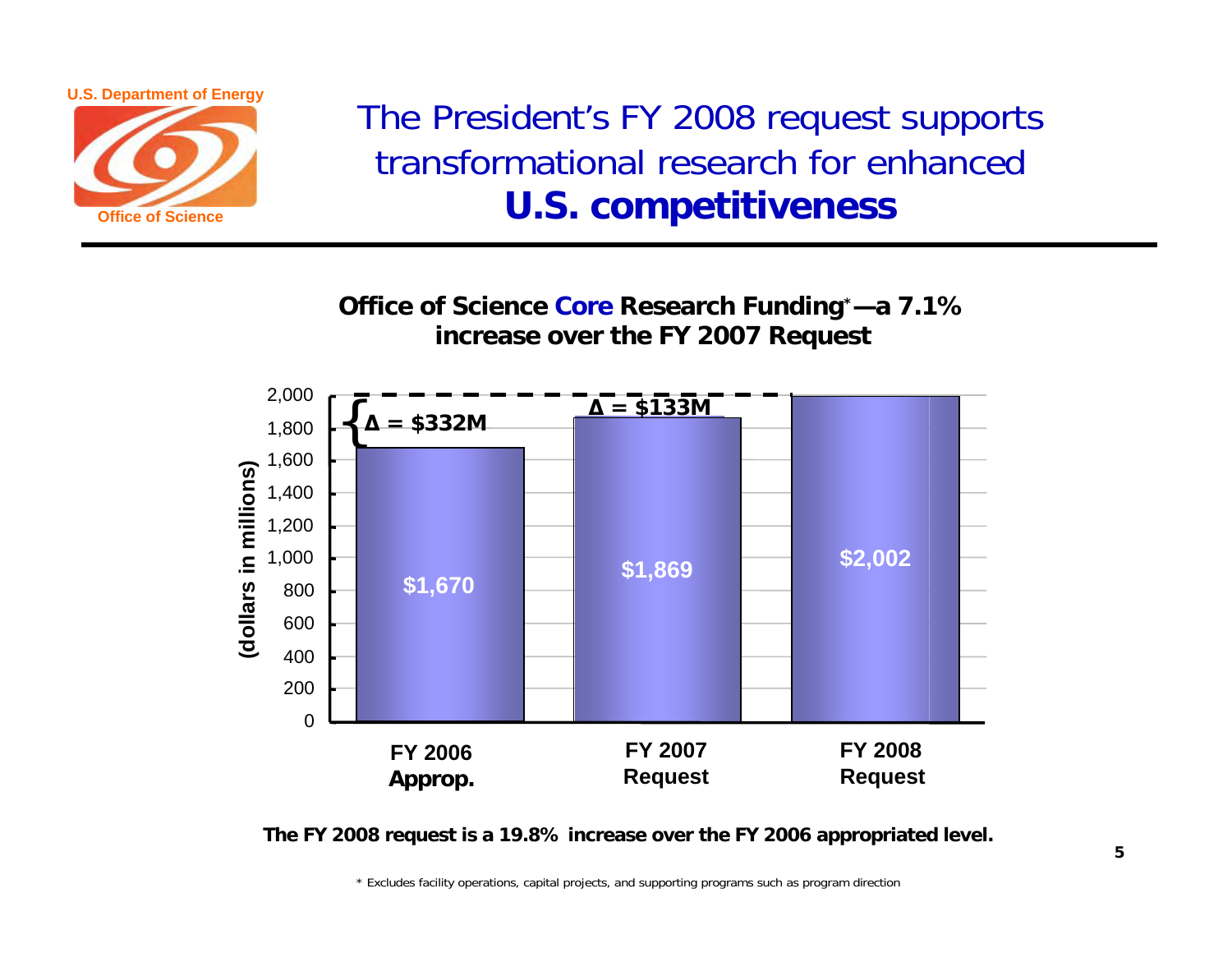

The President's FY2008 request supports transformational research for enhanced **U.S. competitiveness**

**Office of Science FY 2008 Budget Request**



**\* On January 31, 2007, the U.S. House of Representatives passed an appropriations level of \$3,796 million for FY 2007.**

**6**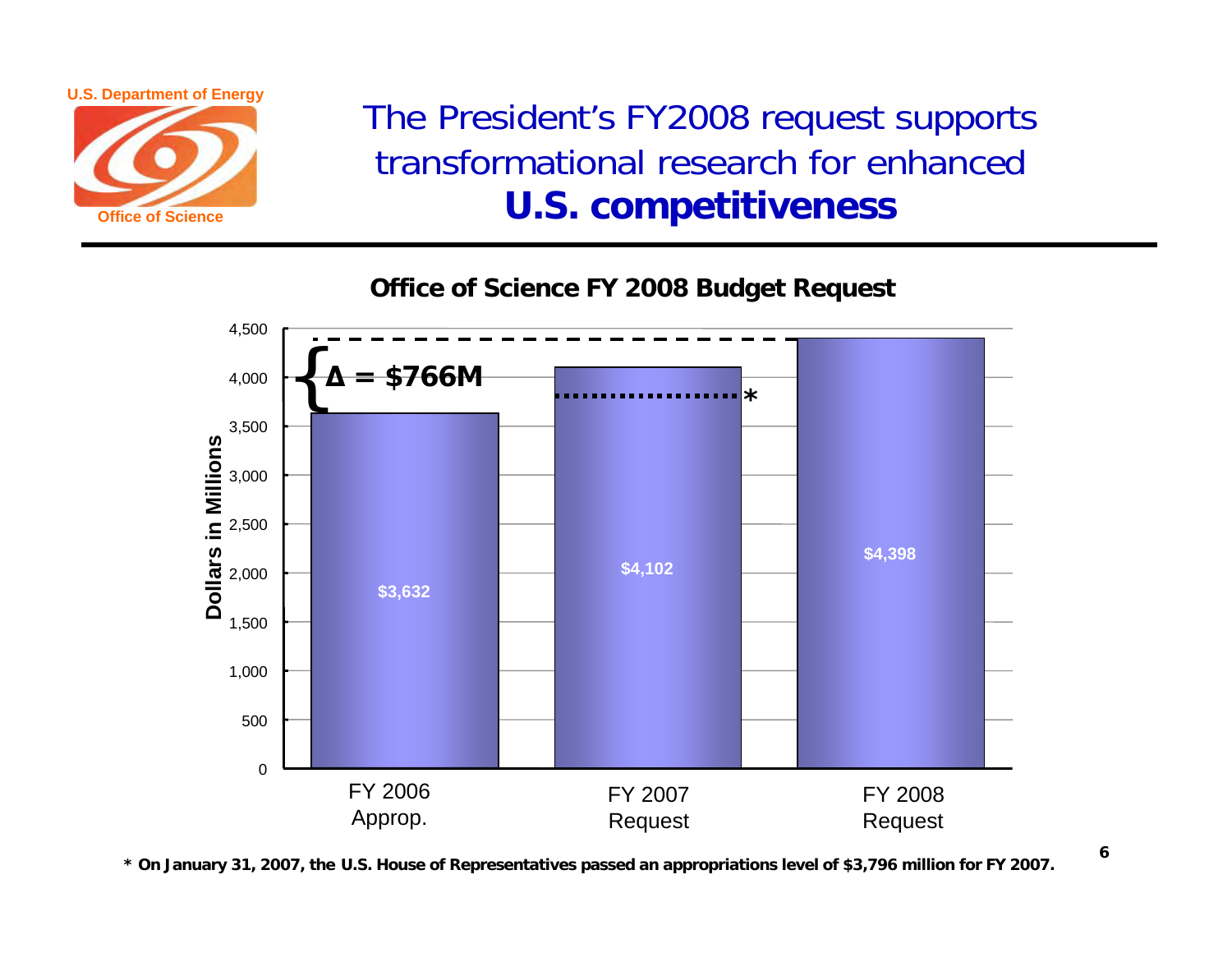

## **Workshops help identify scientific research opportunities for future investment in support mission need and national initiatives**

#### **Basic Research Needs to Assure a Secure Energy Future BES Workshop, October 21-25, 2002 The foundational workshop that set the model for focused workshops that follow**



| <b>Workshops</b>                                                                                                                         | <b>Research Supported</b>                                                          | <b>Initiative</b>                                                   |
|------------------------------------------------------------------------------------------------------------------------------------------|------------------------------------------------------------------------------------|---------------------------------------------------------------------|
| <b>Basic Research Needs for</b><br>the Hydrogen Economy<br>BES Workshop, May 13-15, 2003                                                 | <b>Hydrogen (BES, BER)</b><br>FY06=\$45.0M; FY07=\$70.0M; FY08=\$74.5M             | Hydrogen Initiative/<br><b>Advanced Energy</b><br><b>Initiative</b> |
| <b>Nanoscience Research for</b><br><b>Energy Needs</b><br><b>BES and the National</b><br>Nanotechnology Initiative,<br>March 16-18, 2004 | Nanoscience (BES, ASCR, BER)<br>FY06=\$204.9M; FY07=\$256.9M;<br>FY08=\$285.6M     | Nanotechnology<br>Initiative/<br><b>Competitiveness</b>             |
| <b>Breaking the Biological</b><br><b>Barriers to Cellulosic</b><br>Ethanol, BER and EERE,<br>December 7-9, 2005                          | <b>Biomass/Biofuels (BER, BES)</b><br>FY06=\$22.9M; FY07=\$62.5M;<br>FY08=\$112.9M | <b>Advanced Energy</b><br>Initiative/<br><b>DOE Mission Need</b>    |

#### **Recent & Future Workshops: Recent & Future Workshops:**

DOE Cybersecurity R&D Challenges for Open Science, **ASCR January 24-26, 2007; ASCR May 2007** Basic Research Needs for Electrical Energy Storage, **BES April 2-5, 2007** Systematic Errors in Climate and Numerical Weather Prediction, DOE/BER/LLNL partnership with **the international World Climate Research Program, February 12-14, 2007**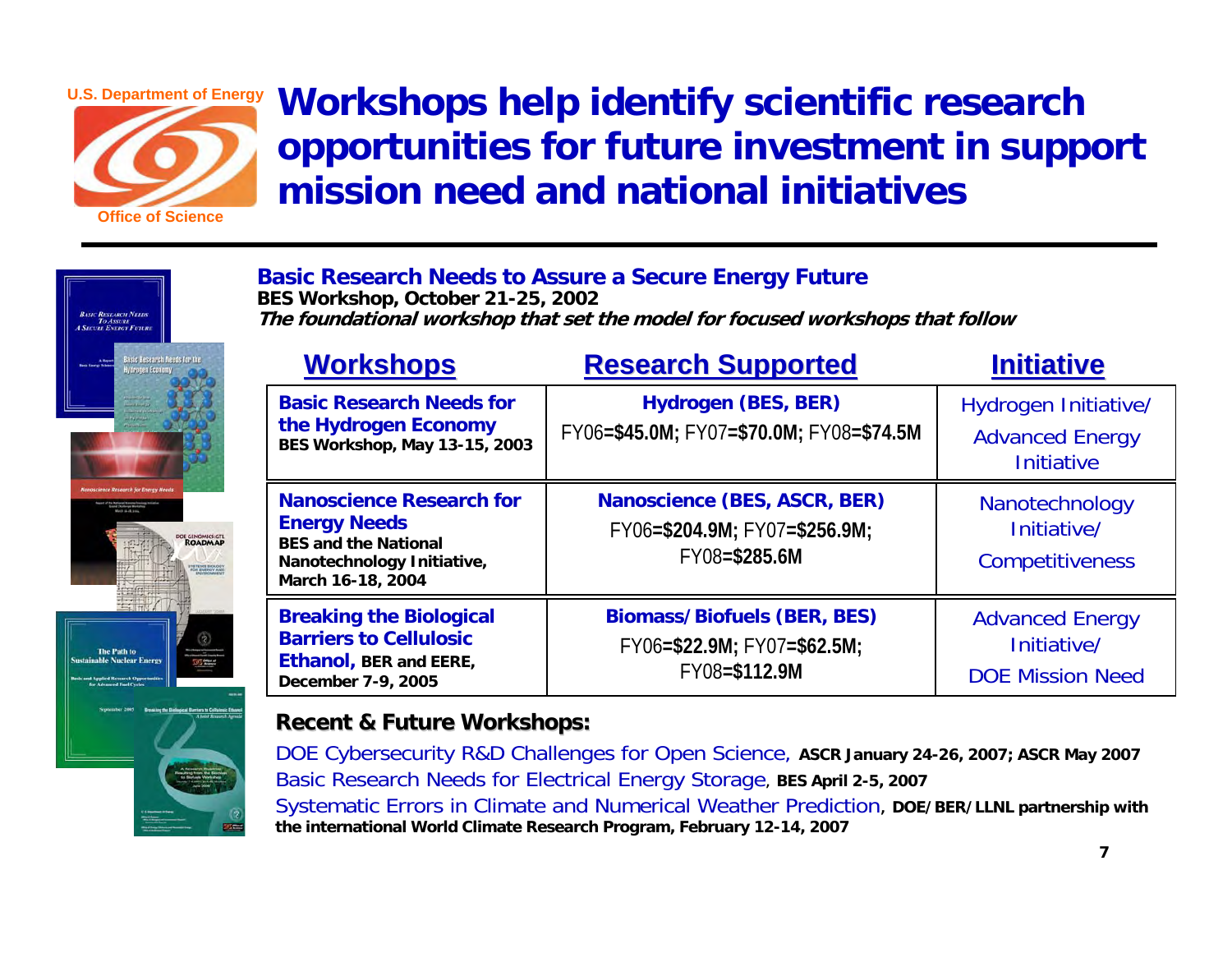

## **Research capabilities and tools to drive U.S. competitiveness**

**Advanced systems biology research on microbes and plants** – driving scientific breakthroughs necessary for the development of cost-effective methods for biofuels and bioenergy production.

• **Three Bioenergy Research Centers** are supported in FY 2008 (\$75.0M)

**Next generation tools** – for assembly and characterization of matter and materials enabling transformational science for energy applications and U.S. competitiveness.

- **National Synchrotron Light Source-II (NSLS-II)** a light source facility with the world's finest capabilities for x-ray imaging, capable of nanometer resolution – continued support for R&D and project engineering and design (PED) (\$65.0M)
- **Linac Coherent Light Source (LCLS)**  an x-ray free electron laser that will allow examinations of chemical reactions in real time at the single molecule level – construction and instrumentation development continues (\$76.9M)
- **Spallation Neutron Source (SNS)** the world's forefront neutron scattering facility, by an order of magnitude was completed and began operations in 2006 – full operations<br>continue & additional experimental capabilities continue to be added (\$188.6M)

#### **Providing unmatched capabilities for research at the nanoscale** –

• **DOE Nanoscience Research Centers** – all 5 nanoscience centers will be operating in FY 2008 (\$100.5M)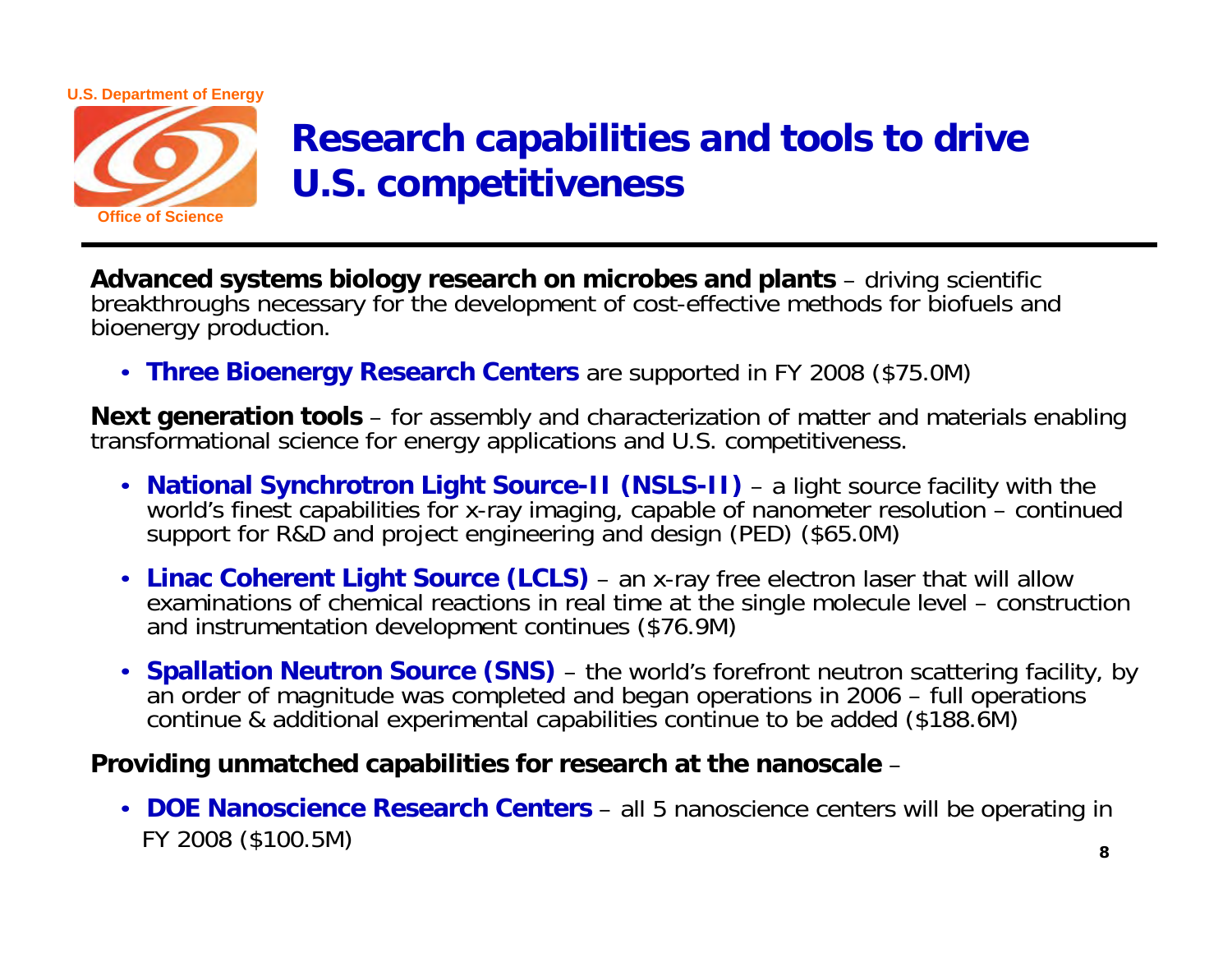

## **World-leading research and resources for U.S. science**

**Advanced computational science** – extending the frontiers of science.

- **National Energy Research Scientific Computing Center (NERSC)** continues to provide cutting-edge supercomputing resources at 100-150 teraflop capacity (\$54.8M)
- Leadership Computing on the road to petascale capabilities, the ORNL Leadership Computing Facility (LCF) will reach 1 petaflop computing capability by the end of FY 2008 (\$77.0M); the ANL LFC IBM Blue Gene P will provide between 250-500 teraflops (\$28.0M).
- **Applied mathematics research** Optimization of Complex Systems; Extracting the science from Petascale Data.
- **Computer science research** Petascale software environment; Visualization and data management for petabyte data sets.
- **Scientific Discovery through Advanced Computing (SciDAC)** Program recompeted in FY2006; New portfolio consists of an Outreach Center and 31 projects.
- **Innovative and Novel Computational Impact on Theory and Experiment (INCITE) –** 45 projects awarded a total of 95 million hours computing time in FY07.

**Theoretical and experimental high energy physics** – studying the elementary constituents of matter and energy and interactions at the heart of physics to understand how our universe works at its most fundamental level. (*ASCR: 11.4 M INCITE Hours; 9.2 M NERSC Hours)* 

- **Tevatron / Large Hadron Collider / B-Factory** continuing to reach milestones in the search to understand the fundamental forces of nature – full operations of the Tevatron, the world's most<br>powerful particle collider and B-factory (\$334.0M) *(ASCR: ESnet with a budget of \$24 M is critical for*<br>*LHC data distributio*
- **Accelerator R&D**(\$23.5M) – to enable the most compelling science opportunities in the coming decade. (ASCR: SciDAC  $FVOZ$  RFP Issued; Proposals under review) **9**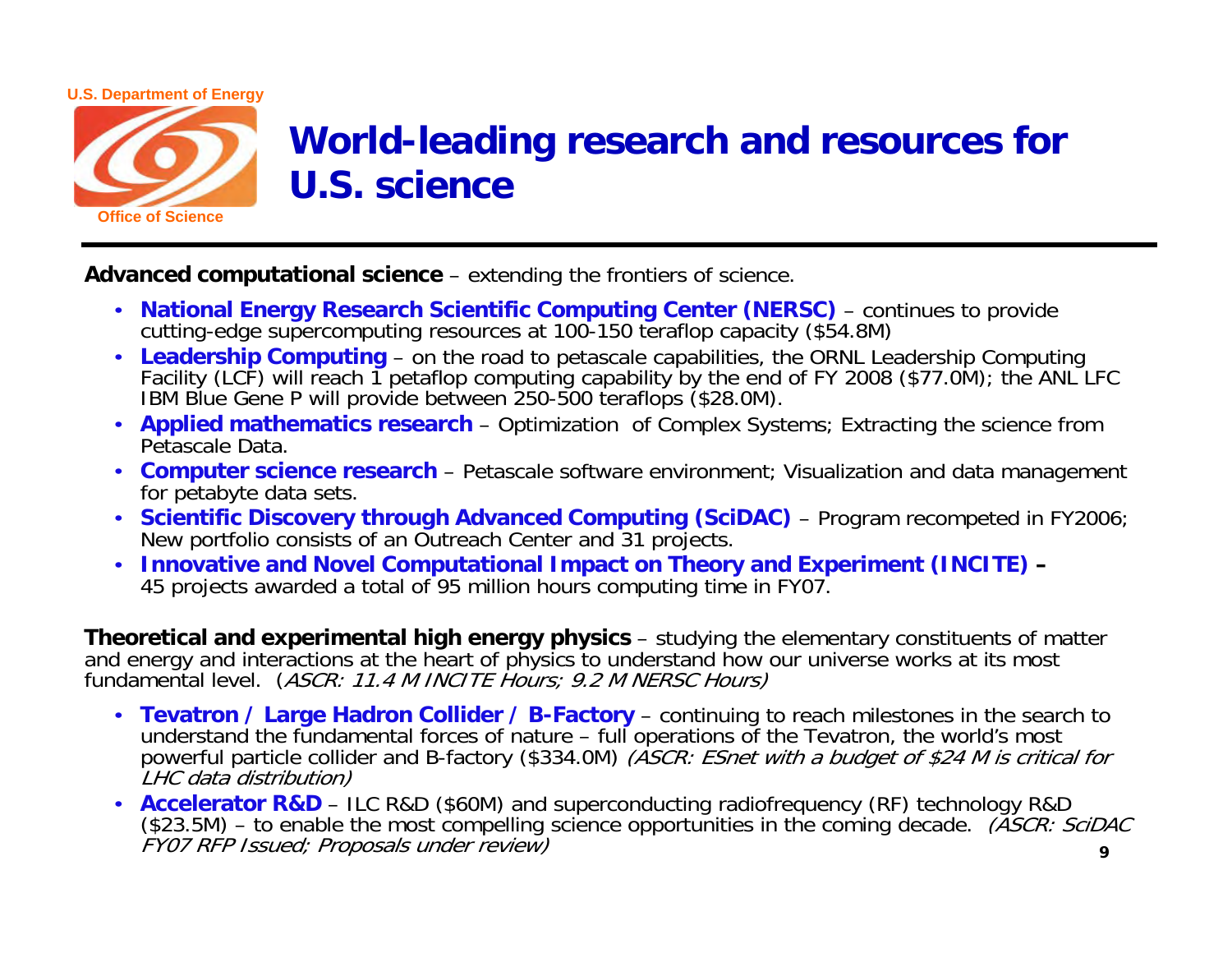

## **Powerful tools and capabilities will accelerate U.S. scientific discovery and innovation**

**Fusion science and an international fusion experiment** – to demonstrate the scientific and technological feasibility of fusion power.

• **ITER** – U.S. procurement, fabrication, and delivery of medium- and high-technology components and U.S. share of the common costs at the ITER site are supported (\$160.0M) (ASCR: INCITE 10.6 M Hours; NERSC 16.8 M Hours)

**Supporting fundamental research on understanding of nuclear matter** – advancing our knowledge on the nature of matter and energy; maintaining U.S. leadership in nuclear physics research central to the development of technologies for nuclear energy, nuclear medicine, and national security. (ASCR: INCITE 6 M Hours; NERSC 5.6 M Hours)

- **Continuous Electron Beam Accelerator Facility (CEBAF) Upgrade** maintains status as the world's most powerful "microscope" for studying the quark structure of matter – R&D and project engineering and design (PED) for an upgrade to double beam energy supported (\$14.5M)
- **Relativistic Heavy Ion Collider (RHIC)** continuing studies of the internal quark-gluon structure of nucleons and the properties of hot, dense nuclear matter (\$162.2M)
- **Rare Isotope Beams**  continuing R&D to develop advanced rare isotope beam capabilities and initiating a solicitation for design of a next generation U.S. facility for nuclear structure and astrophysics – R&D (\$4.0M)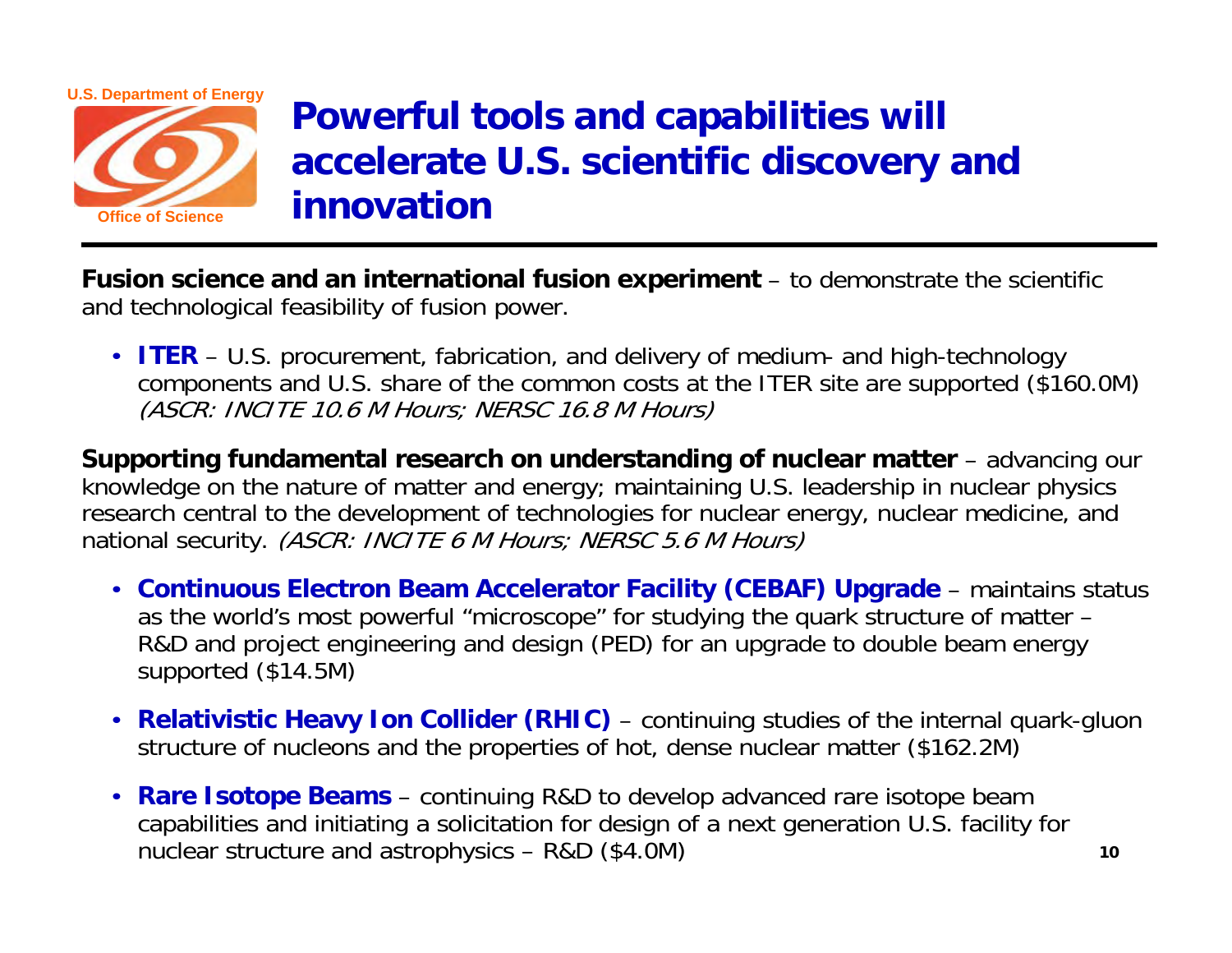

## **Science for environmental solutions & investment in our Nation's scientific talent**

**Science and technology solutions to long-term environmental challenges**  – (ASCR: INCITE 20.6 M Hours; NERSC 7.8 M Hours)

- **Climate Change Science Research**  understanding the principal uncertainties of the causes and effects of climate change, including abrupt climate change, understanding the global carbon cycle and supporting basic research for biological sequestration of carbon<br>(\$129.6M)
- **Geosciences** basic research underpinning the Nation's strategy for understanding and mitigating terrestrial impacts of energy technologies - understanding subsurface chemistry; new approaches to understanding subsurface physical properties of fluids, rocks and minerals, and how to determine them from the surface (\$23.9M)
- **Environmental Remediation Sciences**  extending the frontiers of methods for environmental remediation - developing innovative molecular tools for investigating and monitoring environmental processes (\$97.4M)

#### **Preparing effective teacher scientists and inspiring America's youth** –

- **DOE Academies Creating Teacher Scientists (ACTS)** Hands-on experience at DOE's labs allows K-14 teachers to make connections between the science and technology principles they teach and become educational leaders (\$5.6M)
- **National Science Bowl for High School and Middle School Students** Providing prestigious academic events to challenge and inspire the Nation's youth to excel in math<br>and science (\$1.3M) **11**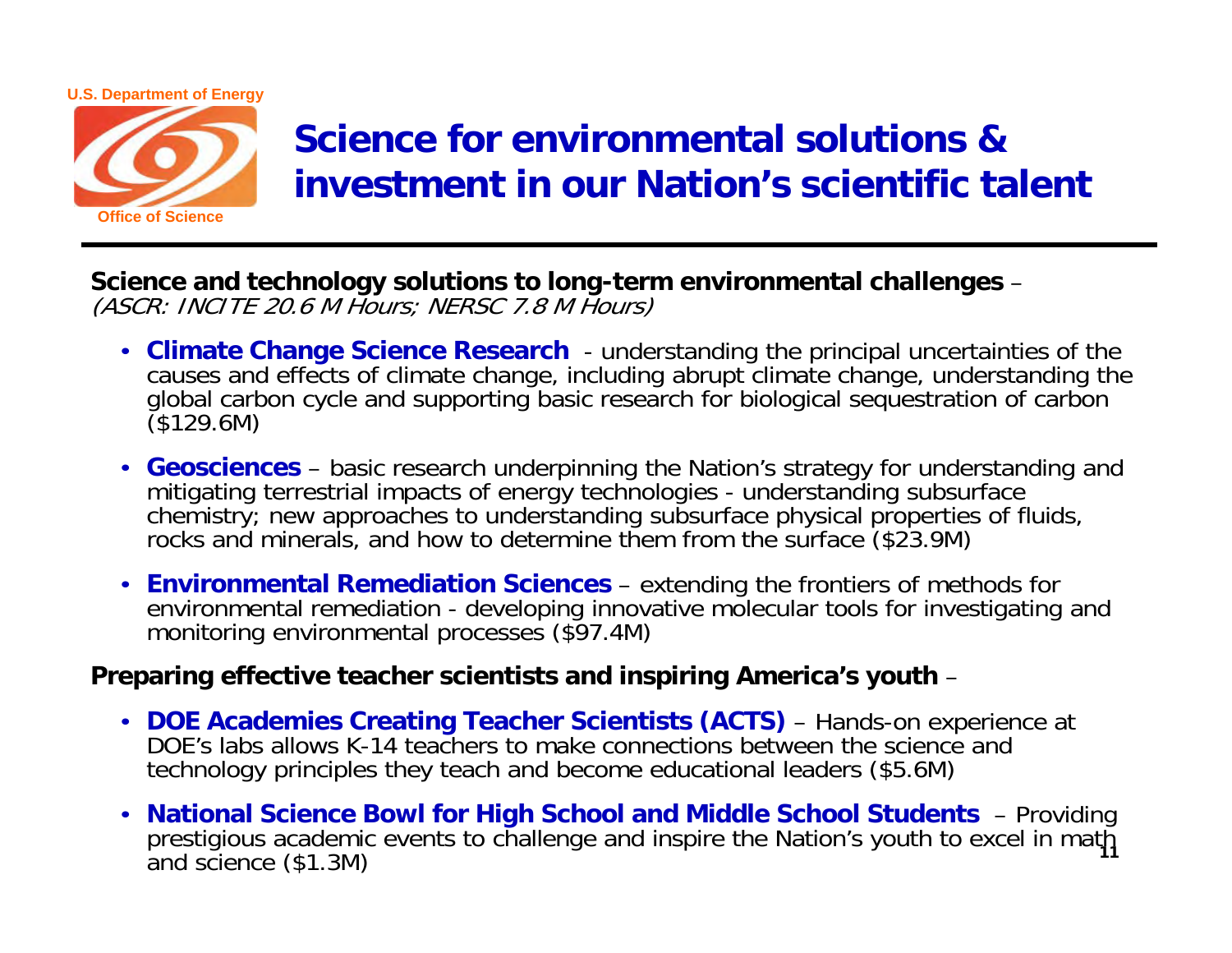

"We must continue to **lead the world in human talent and creativity**. Our greatest advantage in the world has always been **our educated, hardworking, ambitious people** – and we're going to keep that edge."

**President George W. Bush, State of the Union Address 2006**

- SC supports (FY 2008) the research of about 25,500 Ph.D.'s, Postdoctoral Research Associates, and Graduate Students (ASCR: 1, 135)
- Half of over 21,500 users of the SC's scientific facilities in FY 2008 will come from universities (ASCR: 2,950)



**Scientific Workforce Supported by SC**

#### **SC National User Facilities—User Affiliations**

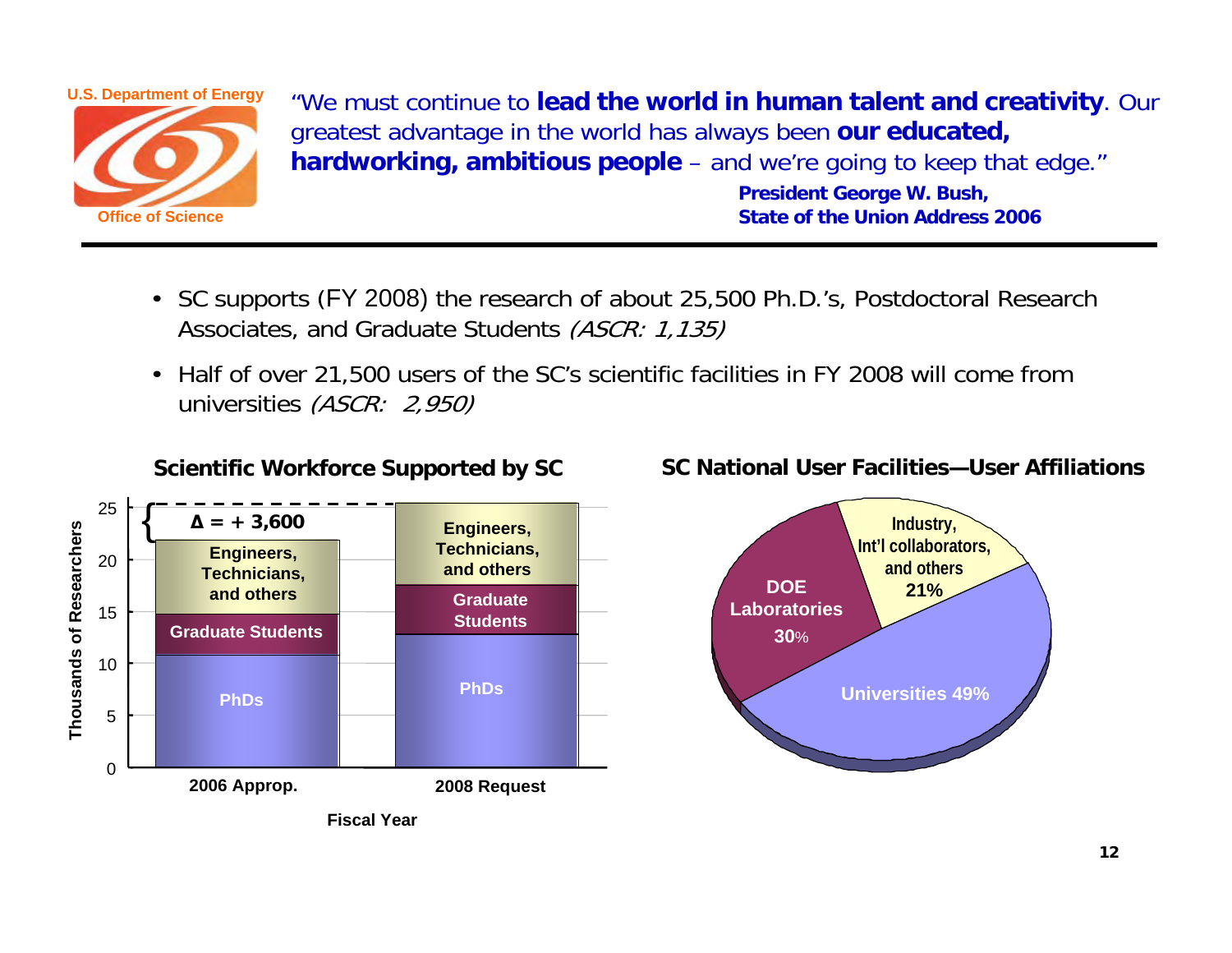

# **ASCR Supports American Competitiveness**

## **Innovative and Novel Computational Impact on Theory and Experiment (INCITE)**

The INCITE program seeks computationally intensive, large-scale research projects from the academic, laboratory, and industrial sectors with the potential to significantly advance key areas in science and engineering. INCITE makes available to American researchers some of the most powerful computer systems on earth. In FY2007, 45 projects awarded approximately 95 million hours of supercomputing time.

#### **Development and Correlations of Large Scale Computational Tools for Flight Vehicles, Moeljo Hong, The Boeing Co., Washington**

*"To be competitive in today's marketplace Boeing must bring new airplanes to market in less time, at less cost, and with no additional risk. New tools and processes are required to meet these challenges. Many of these tools and processes are numerically based and require new, high-performance computers that are often first available through our national labs. Boeing relies on partnerships such as INCITE to be able to access these computers in order to do this proof-of-concept development and validation. Boeing will use the 2007 INCITE allocation award to demonstrate the predictive accuracy of our [Computational Fluid Dynamics] CFD-based processes. Once this has been successfully completed Boeing then makes the investment in hardware so that these new tools and processes can be used to design new products."*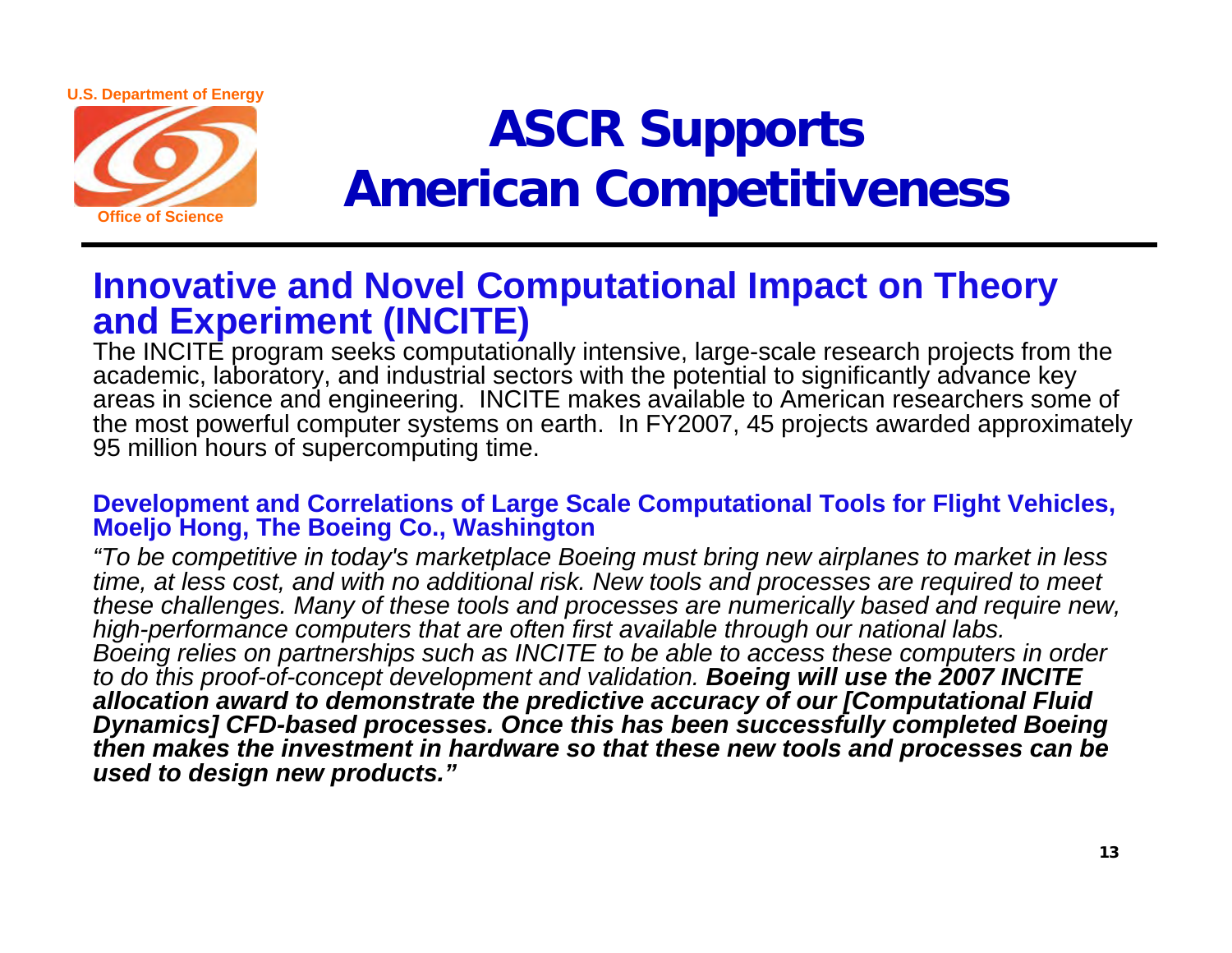

## **ASCR Supports American Competitiveness (cont'd)**

#### **Molecular Simulations of Surfactant Assisted Aqueous Foam Formation, Kelly Anderson, Procter and Gamble, Ohio**

*"P&G embraces Open Innovation and collaboration; this partnership reflects that. This grant allows us to perform computer simulations, at an unprecedented scale, on the dissolving of soap, and forming of suds. The resulting approach should help us formulate products faster and more efficiently. That means the consumer wins by getting better products sooner, and at better value, than would have been possible using traditional methods."*

#### **Real-Time Ray-Tracing, Evan Smyth, DreamWorks Animation, California**

*"Perhaps the most valuable dimension of public-private partnerships such as the INCITE program is that they afford industry the opportunity to explore ideas that would be too speculative to otherwise pursue. The computing resources available as part of this program are some of the most powerful supercomputers in the world. To have this kind of resource available allows us to experiment with next generation HPC architectures that help keep us on the leading edge of technology, and ultimately, computer-generated movie making.* 

*"We are using this grant to explore efficient distributed algorithms and techniques that we will apply in our production environment to significantly shorten iteration times for our artists. On a personal level, it has been immensely valuable to be able to interact and collaborate with the many top-tier scientists and engineers in the Department of Energy."*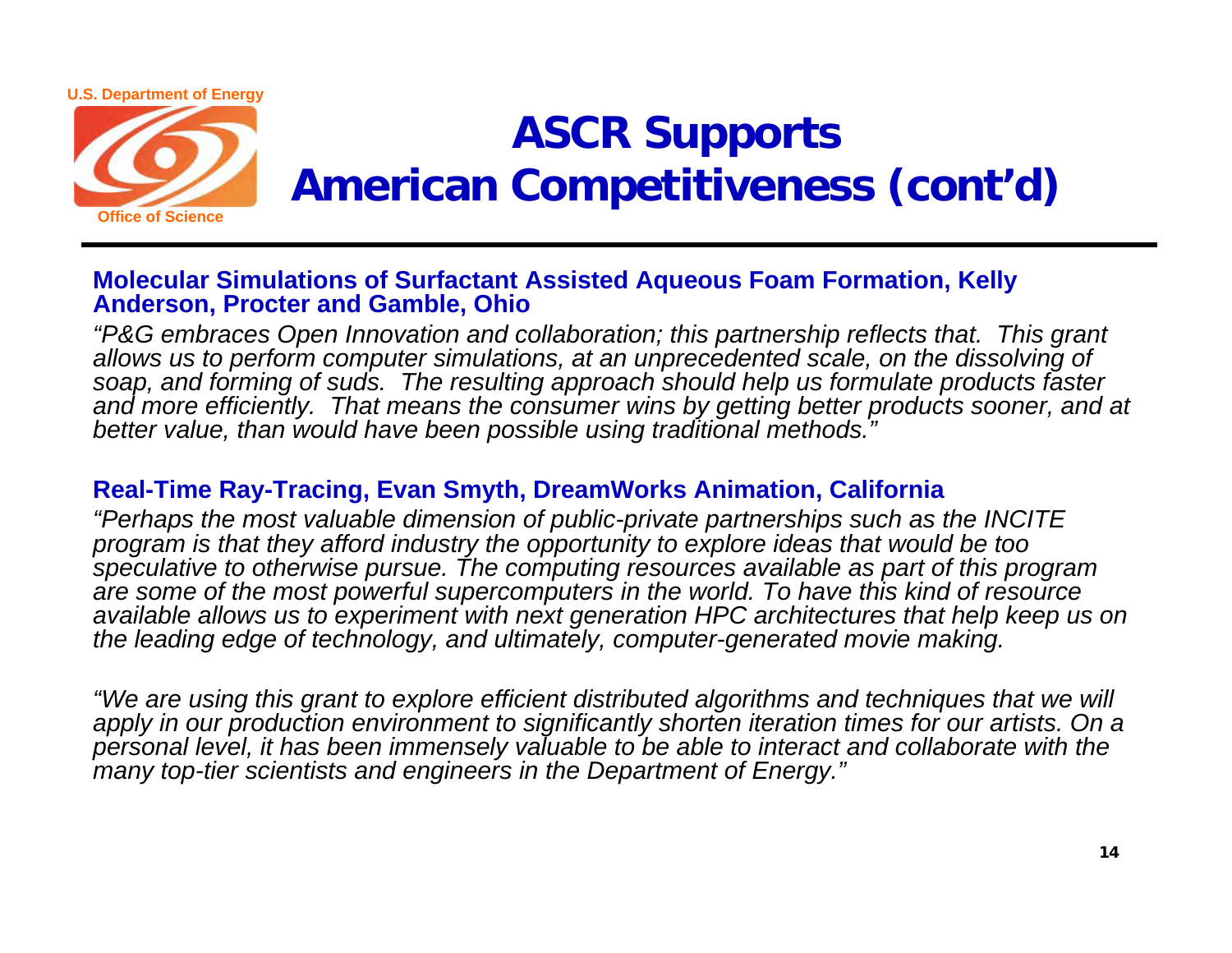

## **Keeping America at the Forefront of Science & Innovation**

Our Nation's current and future energy, environmental, health, and security challenges can be addressed through scientific and technological innovation and a skilled workforce.

The Department of Energy has played an important role in training America's scientists and engineers for more than 50 years, making historic contributions to U.S. scientific preeminence.

Our large-scale scientific facilities and research capabilities lead the world, enabling remarkable discoveries that drive our economy and excite our youth to pursue science and engineering.

The FY 2008 President's request for the Office of Science will help ensure continued U.S. leadership in the physical sciences and prepare the scientific workforce we will need in the 21<sup>st</sup> century to address our Nation's challenges.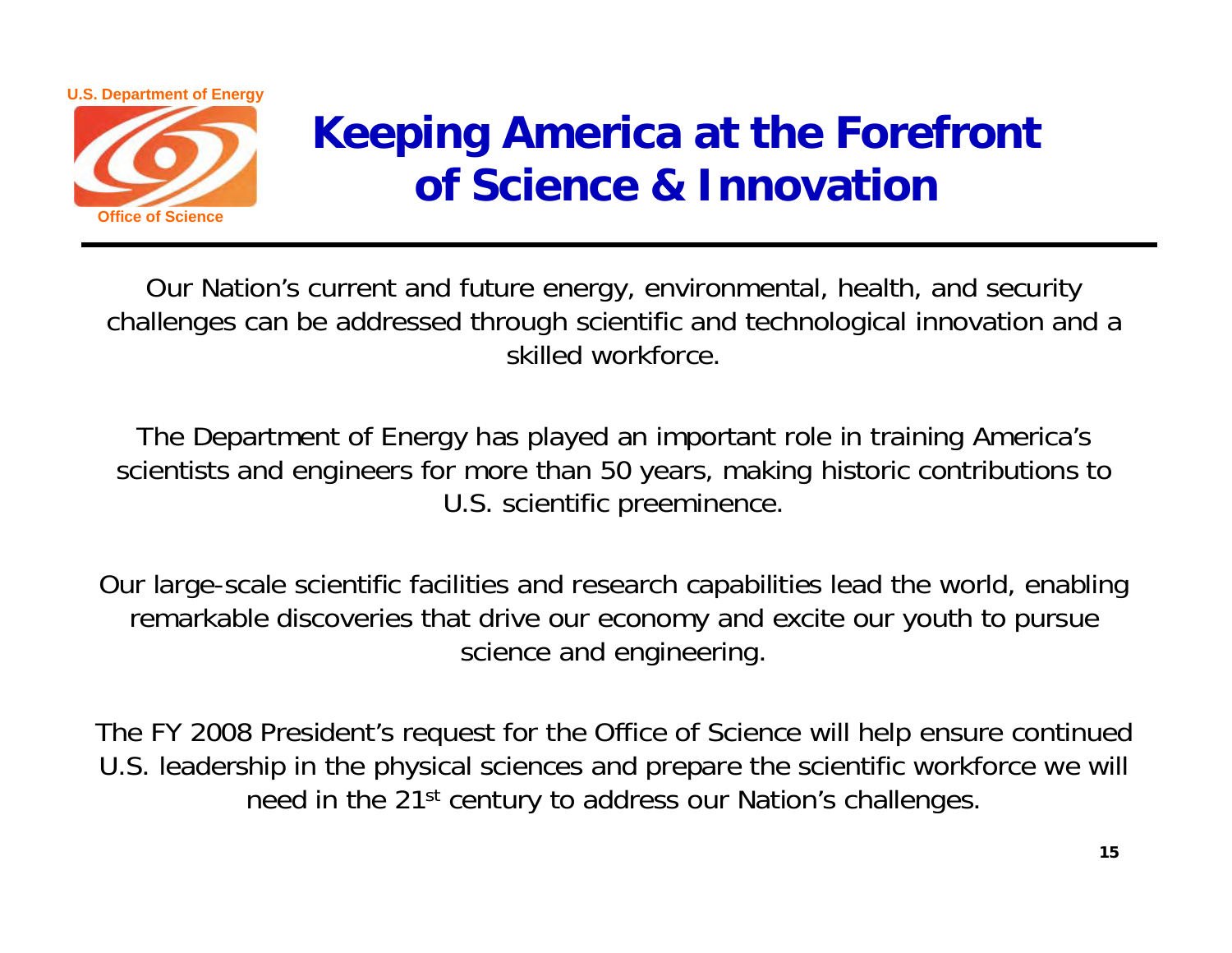



# **BACKGROUND MATERIALS**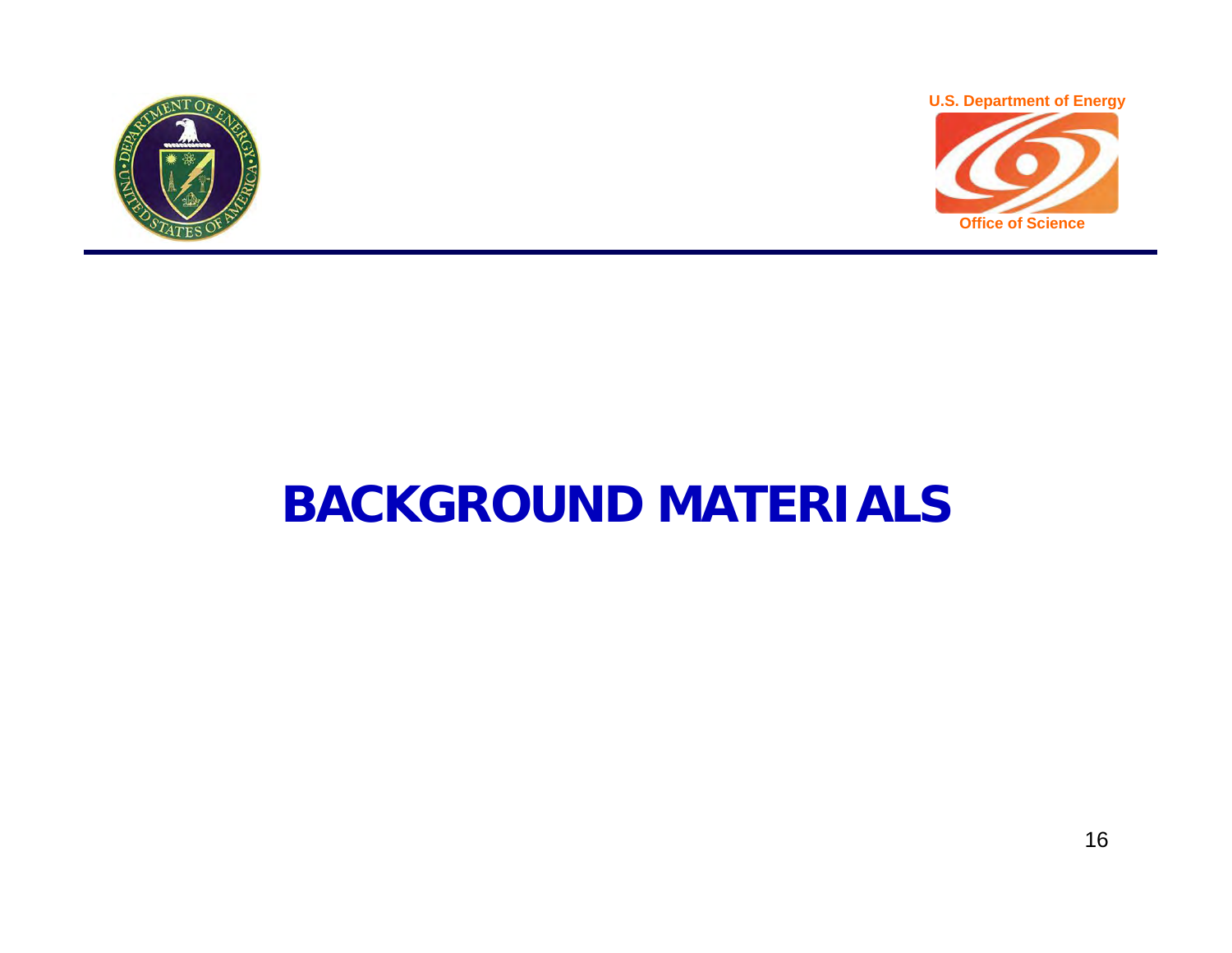

## **Investments maintain U.S. scientific leadership now and in the future**

**Office of Science FY 2008 Budget Request**



\*Other includes Program Direction, Safeguards and Security, other CE/GPP/GPE, and, in FY 2006, Congressionally-directed projects. **<sup>15</sup>**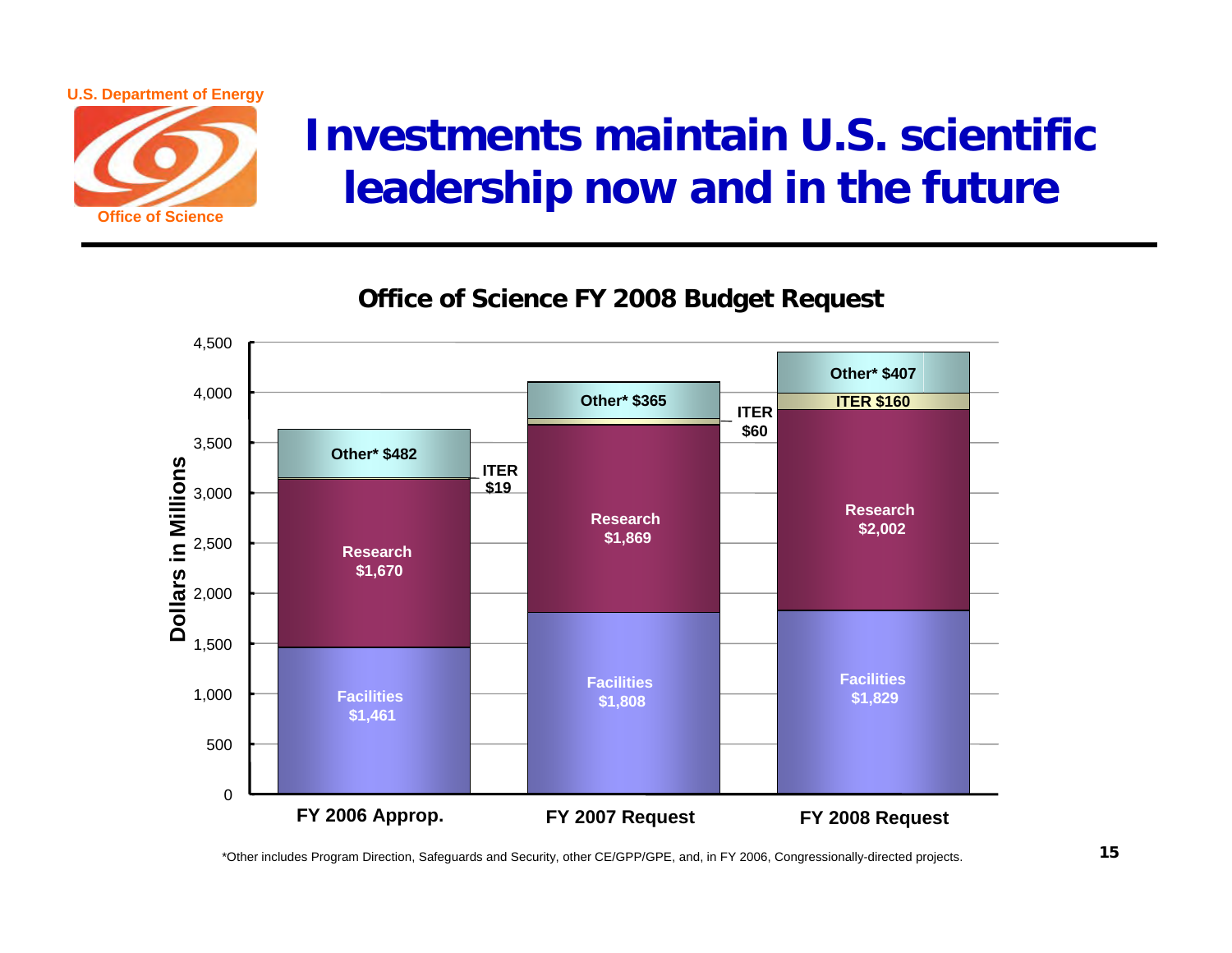# **U.S. Department of Energy Office of Science**

# **Office of Science Missions**

**Strengthening U.S. scientific discovery, economic competitiveness, and improving the quality of life through innovations in science & technology**

- DOE's Office of Science facilities and instruments provide unmatched capabilities and ensure U.S. leadership in the physical sciences and scientific fields that will transform the 21st century economy – biotechnology, nanotechnology, and highspeed computing
- SC supports DOE's missions through long-term, high-risk, high-payoff multidisciplinary research programs
- We are preparing the Nation's scientific and technical workforce through our support of Ph.D.'s, postdocs, and graduate students, and opportunities for teacher professional development at the DOE national laboratories
- We are stewards for high energy physics, nuclear physics, heavy element chemistry, plasma physics, magnetic fusion, and catalysis
- We support basic research for the development of new sources of energy through transformational technologies – e.g. fusion, novel methods for converting biomass to biofuels, efficient solar conversion, and the future hydrogen economy
- DOE provides 42% of federal support to the physical sciences
- SC provides and maintains ten world-class national laboratories and scientific facilities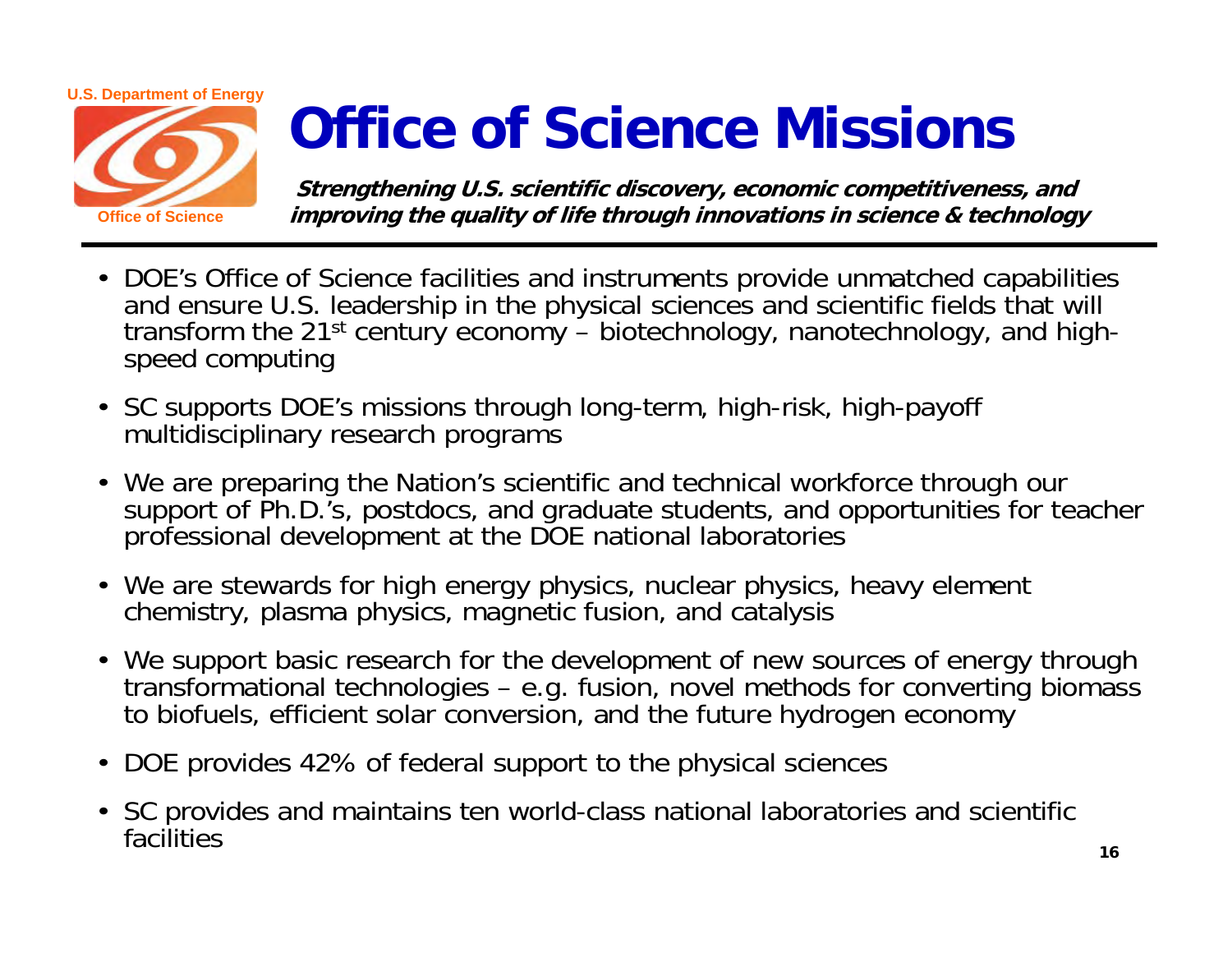

## **Basic Energy Sciences (BES)**

 $(FY 2008 = $1,498M)$ 

- • **Core research programs in support of principal investigators.** Research activities are maintained in FY 2008 in areas of condensed matter and materials physics, chemistry, biosciences, and geosciences with increased support in areas of effective solar energy utilization, electric-energy storage, and accelerator physics. (FY2006=\$428.0M; FY2007=\$535.5M; **FY2008=\$582.7M)**
- • **Facilities operations.** Facility operations are maintained in FY 2008 to provide for optimal operations of the four light sources and three neutron sources and including operations of the Spallation Neutron Source. (FY2006=\$354.4M; FY2007=\$493.9M; **FY2008=\$508.8M)**
- •**Nanoscale Science Research Centers (NSRCs).** All five NSRCs are fully operating in FY 2008.<br>(FY2006=\$106.0M; FY2007=\$96.6M; **FY2008=\$100.5M)**
- National Synchrotron Light Source II (NSLS-II) Project. FY 2008 continues Project Engineering Design and R&D for NSLS-II, which will be built as a replacement user facility for NSLS. NSLS-II will provide the world's finest capabilities for x-ray imaging and enable the study of material properties and functions at the nanoscale. (FY2006=\$1.9M; FY2007=\$45.0M; **FY2008=\$65.0M)**
- **Linac Coherent Light Source (LCLS) Project.** The LCLS will continue construction at the planned levels. Funding is also provided to partially support operation of the SLAC linac. (FY2006=117.6M; FY2007=\$161.9M; **FY2008=\$128.3M**)
- **Instrumentation Fabrication and Other Construction**

**Projects.** Instrumentation for major scientific user facilities and other construction activities. (FY2006=\$90.9M; FY2007=\$39.0M; **FY2008=\$63.2M**)

• **All other.** Includes SBIR/STTR and GPP/GPE. (FY2006=\$11.1M; FY2007=\$49.0M; **FY2008=\$49.8M**)

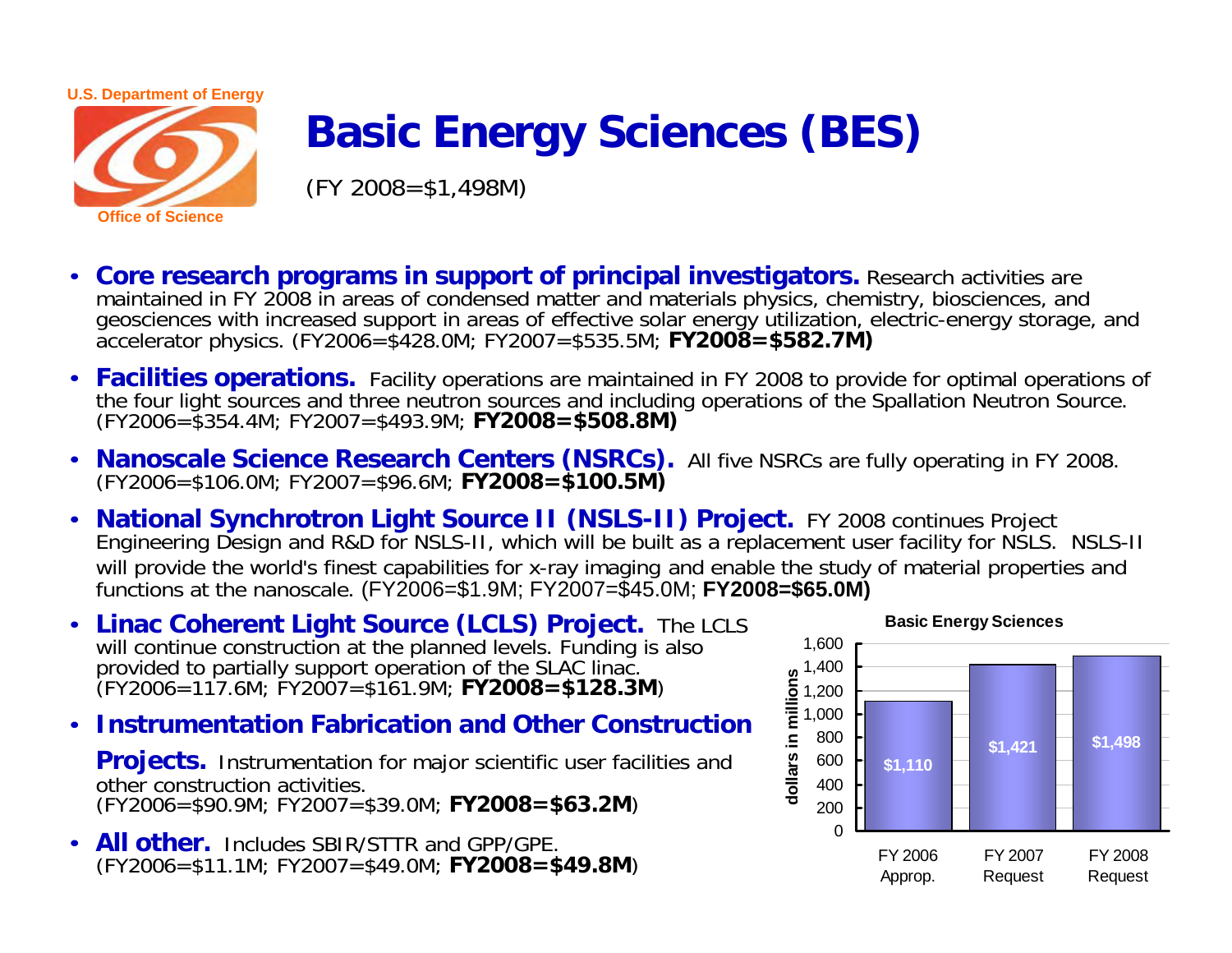

## **Advanced Scientific Computing Research (ASCR)**

(FY 2008=\$340.2M)

## **Research in applied mathematics and computer science.** (FY2006=\$61.1M; FY2007=\$69.6M; **FY2007**=\$69.6M;

- Advance the underlying mathematical understanding of physical, chemical and biological systems of interest to the DOE.
- •Underpin the development of advanced algorithms to describe, model & simulate complex systems.
- •Ensure the effective utilization of high-performance computers to advance science for the DOE missions.
- •Underpin the use of high-performance networks for science.
- •Support Small Business Innovation Research.

## **Scientific Discovery through Advanced Computing (SciDAC).** (FY2006=\$48.5M;<br>FY2007=\$56.1M; **FY2008=\$56.3M**)

- Advances in high-end computation and networking technology and innovative algorithms and software are exploited as intrinsic tools for scientific discovery.
- Scientific Application Partnerships, Centers for Enabling Technologies and university based SciDAC Institutes supported in FY2008.

#### **High-performance computing and network facilities and testbeds.** (FY2006=\$118.8M; FY2007=\$193.0M; **FY2008=\$201.1M**)

- Increase support for Leadership Computing Facilities (LCF)
	- − Upgrade capability at Oak Ridge LCF to one petaflop by the end of 2008.
	- − Upgrade capability at Argonne LCF to 250-500 Teraflops of high-performance computing capability with low electrical power requirements.
- •Support high-performance production computing at NERSC
- • Support for ESnet to realize the promise of optical networks for DOE's science research missions.

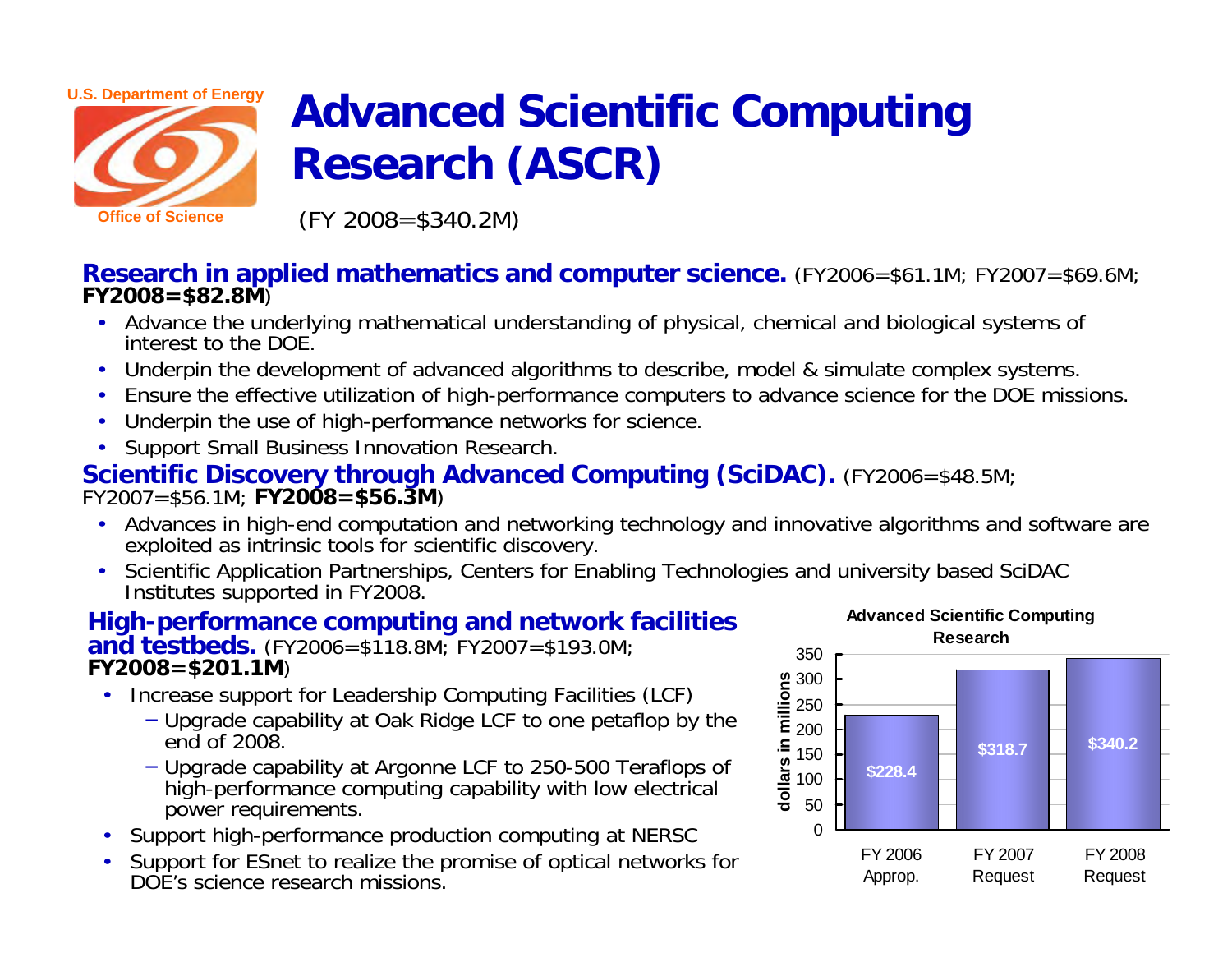

## **Biological & Environmental Research (BER)**

(FY 2008=\$531.9M)

- $\bullet$ **Core Research Programs.** Research activities are maintained in FY 2008 in genomics; low dose radiation; ethical, legal and societal issues; climate forcing; climate change modeling, forcing and mitigation; environmental microbiology, geochemistry, geophysics and hydrogeology; and medical imaging and instrumentation. (FY2006=\$435.5M; FY2007=\$510.3M; **FY2008=\$531.9M**)
	- Life Sciences. Three Bioenergy Research Centers are supported in FY 2008 to accelerate research that could lead to development of cost effective methods for producing cellulose ethanol and other biofuels. The first two will be selected in FY 2007. Genomics: GTL research continues, underpinning biotech solutions for DOE energy/environmental needs. (FY2006=\$197.7M; FY2007=\$264.1M; **FY2008=\$282.3M**)
	- **Climate Change Research.** Supports the Administration's Climate Change Science Program to develop, test and improve climate and Earth System models that simulate and predict responses of climate to increased atmospheric greenhouse gases and aerosols. (FY2006=\$136.6M; FY2007=\$134.9M; **FY2008=\$138.1M**)
	- •**Environmental Remediation Research.** Underpins DOE's cleanup mission addressing critical, fundamental questions at the interfaces of biology, chemistry, geology and physics at scales ranging from molecular to field. (FY2006=\$91.2M; FY2007=\$97.2M; **FY2008=\$97.4M**)
	- **Medical Applications & Measurement Science Research.** Supports fundamental research and instrument development in imaging, including development of an artificial retina that allows patients to see large objects. Novel radiopharmaceuticals are also developed using innovative radiochemistry. (FY2006=\$138.5M; FY2007=\$14.0M; **FY2008=\$14.0M**)



#### **Biological & Environmental Research**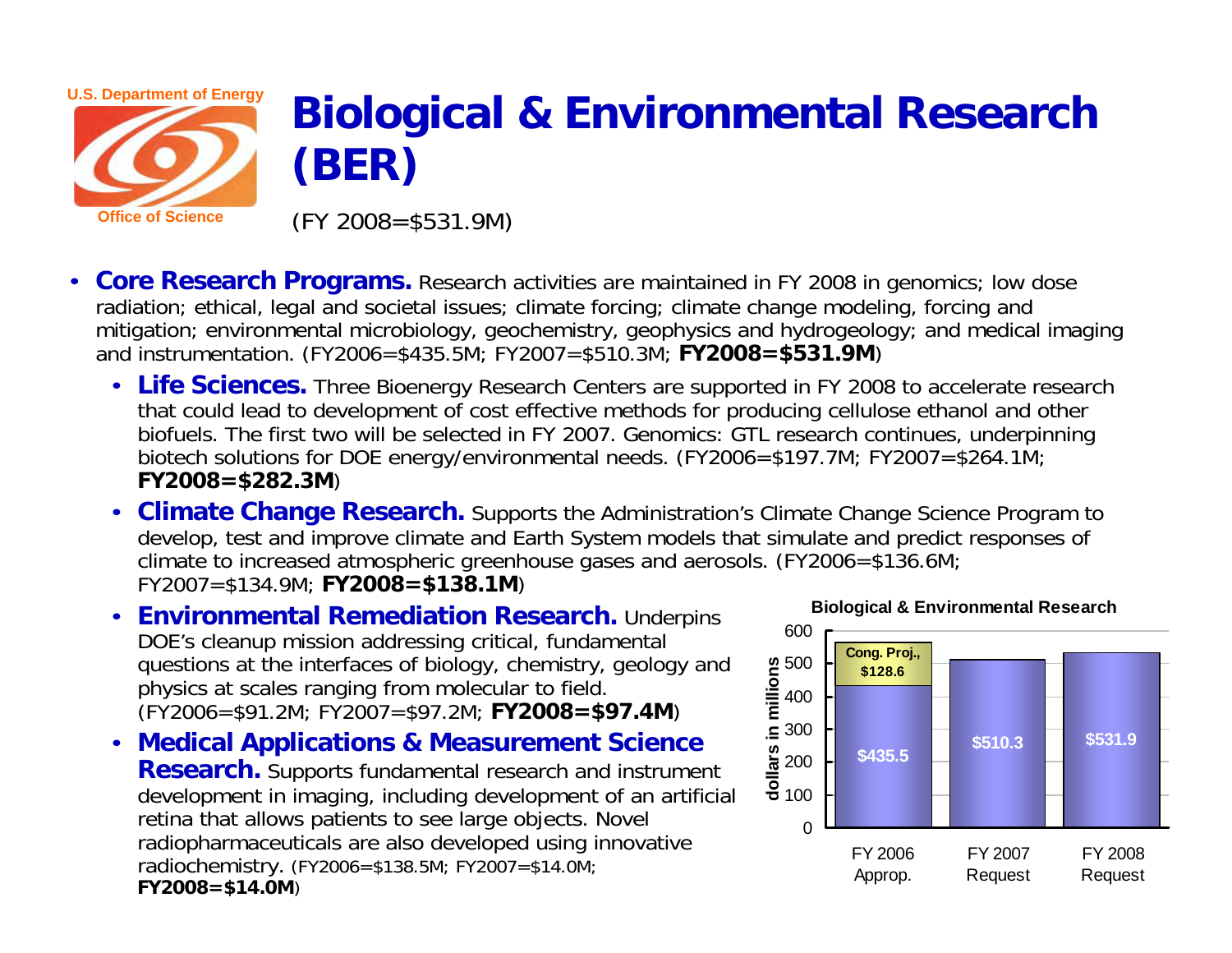

## **Fusion Energy Sciences (FES)**

(FY 2008=\$427.9M)

- **The U.S. Contributions to ITER.** Major Item of Equipment (MIE) project will continue. The \$160.0M FY 2008 request includes (1) \$149.5M Total Estimated Cost (TEC) funding for the U.S. procurement, fabrication, and delivery of medium- and high-technology components, assignment of U.S. personnel to the ITER Organization abroad, provision of cash for the U.S. share of common costs at the ITER site for installation and testing, and contingency for the international ITER organization; and (2) \$10.5M Other Project Costs (OPC) funding for the continuation of R&D and design tasks in support of the procurements for the U.S. Contributions to ITER. (FY2006=\$19.3M; FY2007=\$60.0M; **FY2008=\$160.0M**)
- **Operation and research on major facilities.** DIII-D, Alcator C-Mod, and NSTX will focus on physics issues of interest to ITER. (FY2006=\$110.8M; FY2007=\$114.6M; **FY2008=\$119.2M**)
- **Advanced Computing (SciDAC)** will continue development of plasma simulation tools to facilitate the simulation of burning plasmas . (FY2006=\$4.2M; FY2007=\$7.0M; **FY2008=\$7.1M**)
- **Fabrication of the National Compact Stellarator Experiment** will continue with completion expected in July 2009. (FY2006=\$17.0M; FY2007=\$15.9M; **FY2008=\$15.9M**)
- **Fusion theory and modeling, plasma technology & materials research, experimental plasma research and high energy density physics** Continues in FY2008. (FY2006=\$83.7M; FY2007=\$73.5M; **FY2008=\$75.7M**)
- **Other core research** to develop the knowledge base needed for an economically and environmentally attractive fusion energy source is supported. (FY2006=\$45.7M; FY2007=\$48.0M; **FY2008=\$49.9M**)

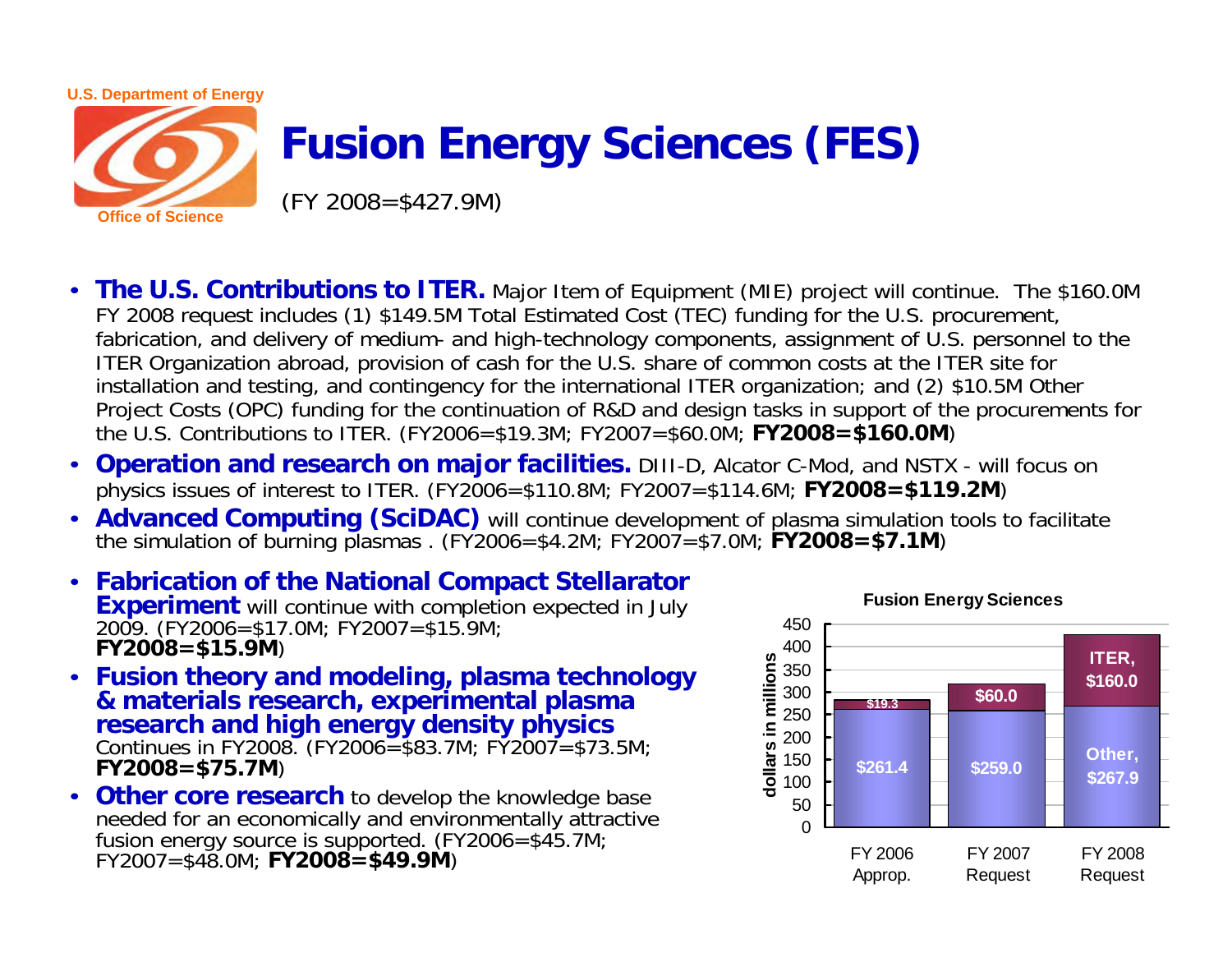

**Office of Science** 

# **High Energy Physics (HEP)**

(FY 2008=\$782.2M)

- •**Physics Research.** Expands core experimental and theoretical research at universities and laboratories to advance scientific discovery at the Fermilab Tevatron and SLAC B-factory, and prepare U.S. scientists for LHC startup, as well as research associated with new initiatives. Increases accelerator science program to support long-term R&D aimed at inventing new particle accelerator technologies. (FY2006=\$299.0M; FY2007=\$290.9M; **FY2008=\$346.5M**\*)
- **Facility Operations.** The operating national user facilities achieved new records for performance in FY 2006 (77% increase in peak luminosity at Fermilab and doubling of annual integrated data at SLAC), and are supported at levels that will accelerate scientific data taking in FY 2008. Increased operational support is provided for U.S. researchers participating in the LHC at CERN. (FY2006=\$360.6M; FY2007=\$375.0M; **FY2008=\$299.3M**\*)
- **Linear Collider R&D.** Funding for ILC R&D is maintained in support of a U.S. leadership role in the international R&D program. (FY2006=\$29.7M; FY2007=\$60.0M; **FY2008=\$60.0M**)
- $\bullet$  **Neutrino Program.** Proton accelerator improvements at Fermilab will increase the power of its neutrino beam by 75%; fabrication for the NOvA (electron neutrino appearance) detector. (FY2006=\$4.6M; FY2007=\$16.8M; **FY2008=\$46.0M**)
- **Other.** Includes SBIR/STTR, miscellaneous program activities and proposals awaiting review. (FY2006=\$4.2M; FY2007=\$32.3M; **FY2008=\$30.3M**)

\*The apparent changes in these subprogram areas largely reflect a change in the way that certain program overhead-type expenses (e.g., management, computing and engineering support) are charged at Fermilab.

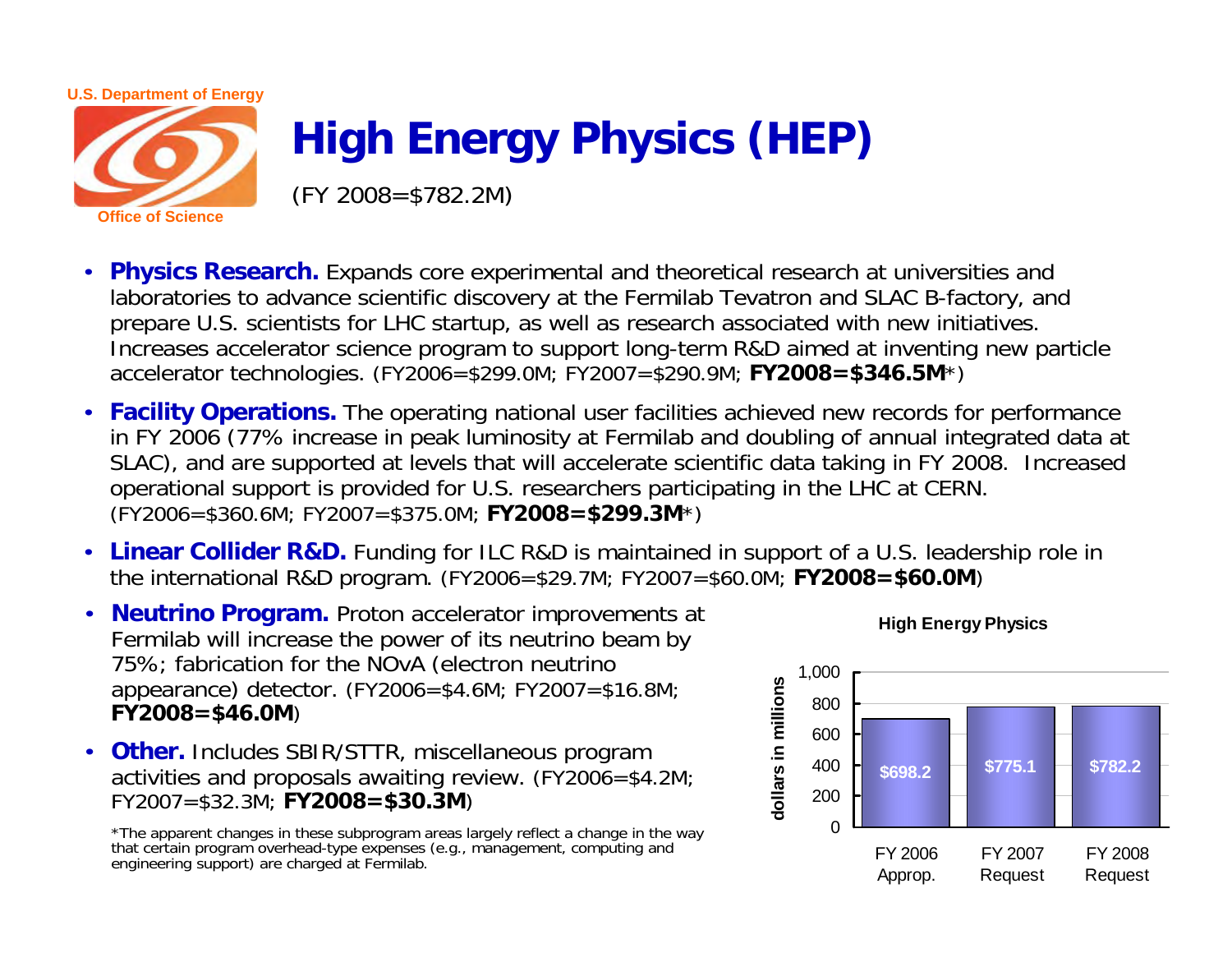

## **Nuclear Physics (NP)**

 $(FY 2008 = $471.3)$ 

- **Core research programs**. University and laboratory researchers will extract new results from studies of hot, dense nuclear matter, the quark structure of matter, nuclear structure & astrophysics, fundamental interactions, and neutrinos. Support is provided for the program's six university centers of excellence. (FY2006=\$122.5M; FY2007=\$143.3M; **FY2008=\$147.6M**)
- Facility Operations. The program's four National User Facilities (RHIC, CEBAF, ATLAS and HRIBF) are operated at near optimum levels. The Electron Beam Ion Source (EBIS) being fabricated at RHIC will lead to more cost-effective operations and new research capabilities. (FY2006=\$206.2M; FY2007=\$256.3M; **FY2007**=\$256.3M;
- **Advanced Instrumentation.** Detector upgrades at RHIC and for the heavy-ion program at LHC, the GRETINA detector for nuclear structure studies, a double-beta decay experiment (CUORE) to measure the neutrino mass, and a detector and beamline at the SNS for measurements of fundamental neutron properties. (FY2006=\$8.4M; FY2007=\$14.5M; **FY2008=\$19.2M**)
- **12 GeV CEBAF Upgrade Project.** Project Engineering Design (PED) and R&D proceeds for the upgrade of the beam energy and research capabilities of CEBAF. (FY2006=\$4.4M; FY2007=\$9.5M; **FY2008=\$14.5M**)
- **Accelerator R&D.** Accelerator R&D, including superconducting radio-frequency developments at TJNAF, electron cooling at RHIC and R&D for rare isotope beam capabilities are supported. (FY2006=\$6.8M; FY2007=\$7.6M; **FY2008=\$7.6M)**
- **Stewardship Responsibilities.** Laboratory infrastructure, Small Business Innovative Research (SBIR), Scientific Technology Transfer Research (STTR), etc. (FY 2006=\$9.2M;  $FY2007 = $22.7M$ ; FY  $2008 = $23.6M$ )

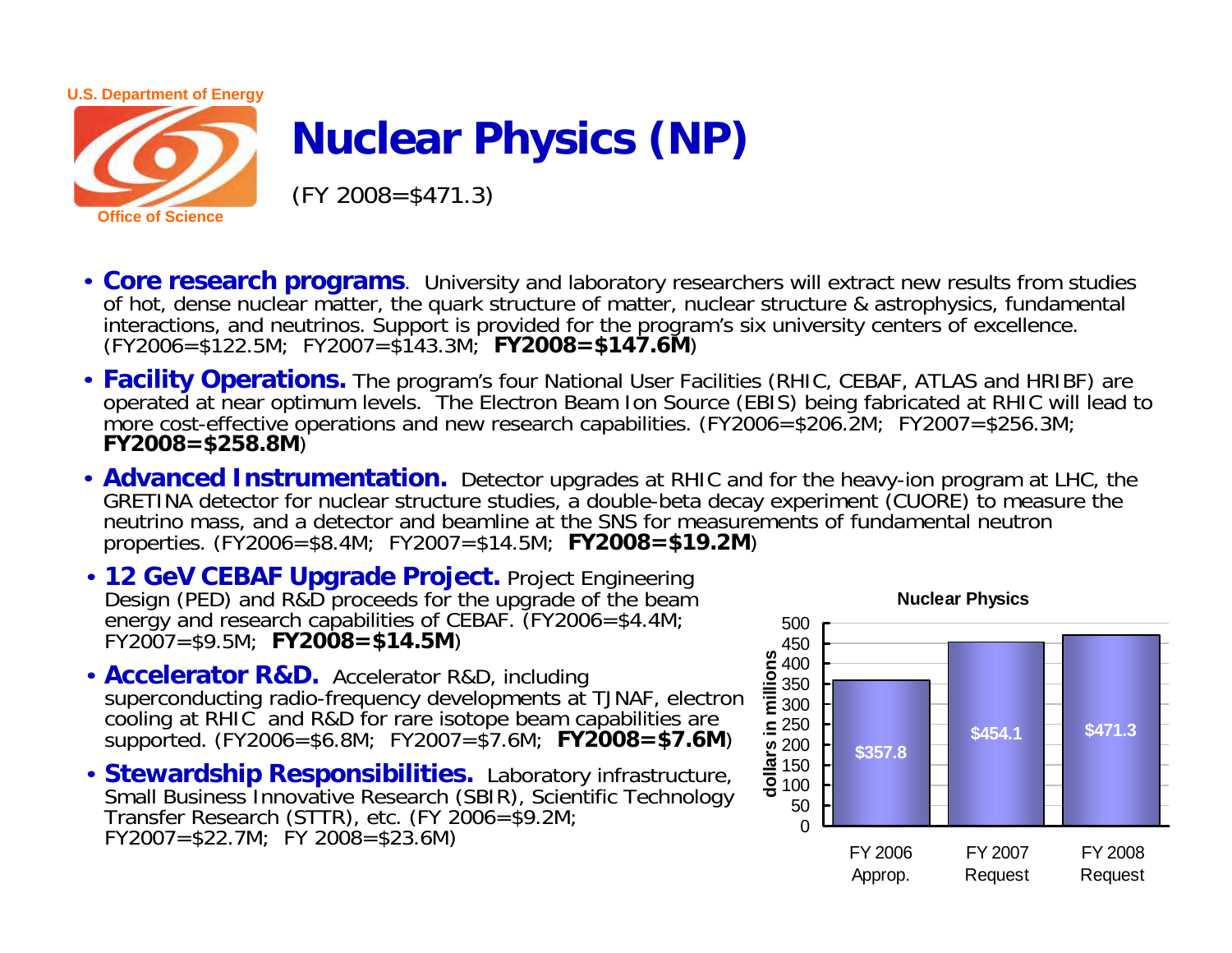

## **Workforce Development for Students & Teachers (WDTS)**

(FY 2008=\$11M)

- • **DOE Academies Creating Teacher Scientists (DOE ACTS) –**Teacher Professional Development (LSTPD). DOE ACTS was a new program in FY 2004 for 60 teachers. K–<br>12 teachers make a three-year commitment to the ACTS program. FY2008 funding will allow for a total of about 300 teachers (27 new and 273 continuing). (FY2006=\$1.6M; FY2007=\$5.6M; **FY2008=\$5.6M)**
- •**Faculty and Student Teams (FaST).** FaST teams from colleges and universities with limited research capabilities are provided focused research projects in collaboration with National Laboratory scientists to establish a long-term research partnership with the visiting faculty. (FY2006=\$335,000; **FY2008=\$243,000**)
- $\bullet$ **Other Graduate/Faculty Fellowship activities.** Einstein Fellowships and Energy Related Laboratory Equipment are supported. (FY2006=\$840,000; FY2007=\$834,000; **FY2008=\$740,000**)
- • **Undergraduate Research Internships – Science Community College Institute (CCI), and Pre-<br>Service Teachers (PST).** Undergraduate students participate in a mentor intensive research experience at one of the National Laboratories. (FY2006=\$2.9M; FY2007=\$3.1M; **FY2008=\$3.1M**)
- National Science Bowls (High School and Middle **School).** The science bowls provide a prestigious academic event, science seminars, and a hands-on model hydrogen fuel cell car race. (FY2006=\$1.3M; FY2007=\$1.1M; **FY2008=\$1.3M**)

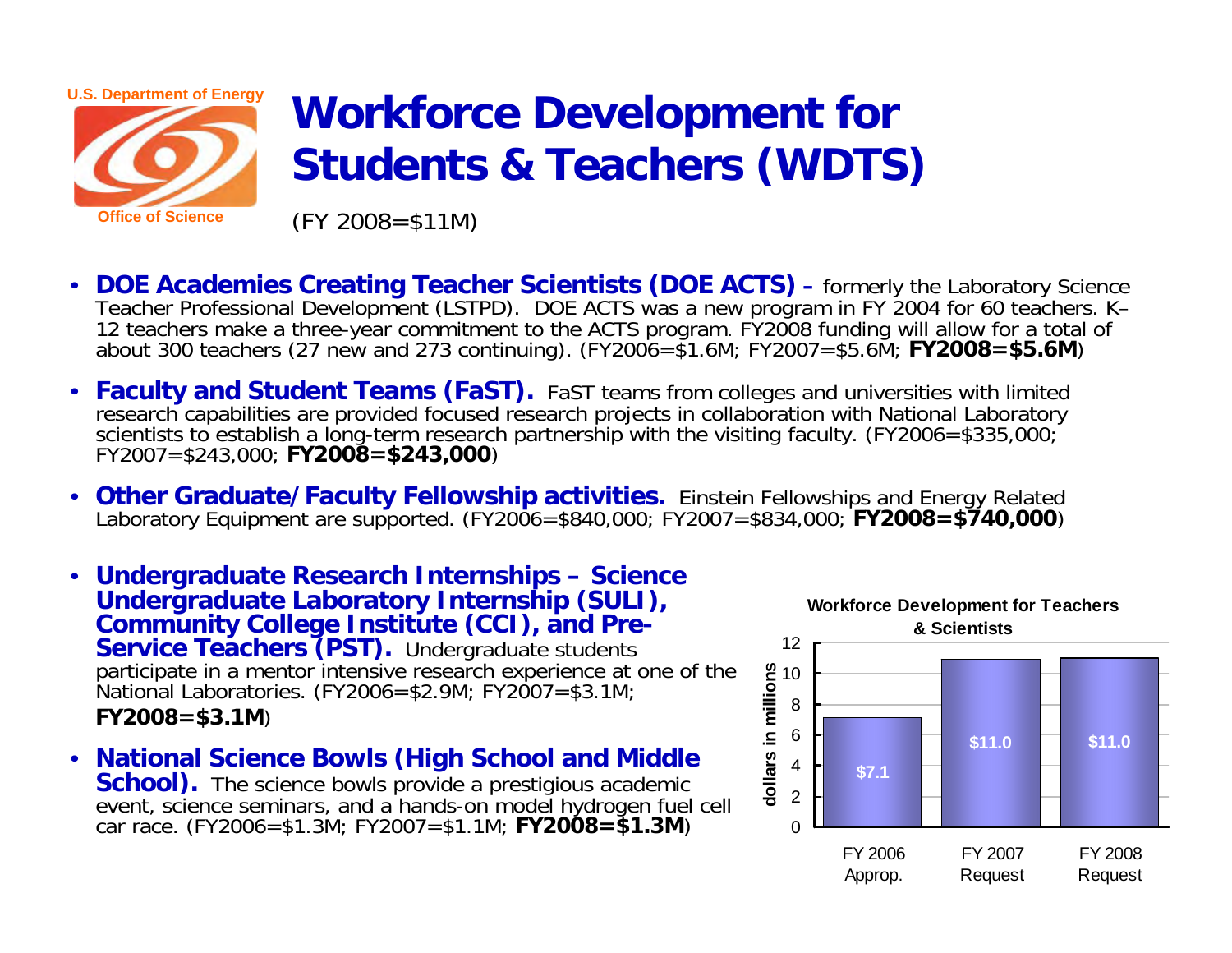

# **Science Program Direction (SCPD)**

(FY 2008=\$184.9M)

#### **The FY 2008 SCPD increase supports:**

- **Salaries and Benefits:** increase program/project managers and associated support staff to (COV) reports; annual pay raise; enhanced recruitment and relocation/retention bonuses; and functional transfer of staff from the New Brunswick Laboratory.
- **Congressionally mandated competition of laboratory contracts:** travel & short-term expertise
- **Information Management Systems/Infrastructure:** current operating levels for maintenance & operation
- **e-Gov initiatives:** (Standard Accounting and Reporting System, E-travel, Business Gateway, Integrated Acquisition Environment, Grants.gov) and IT project management training

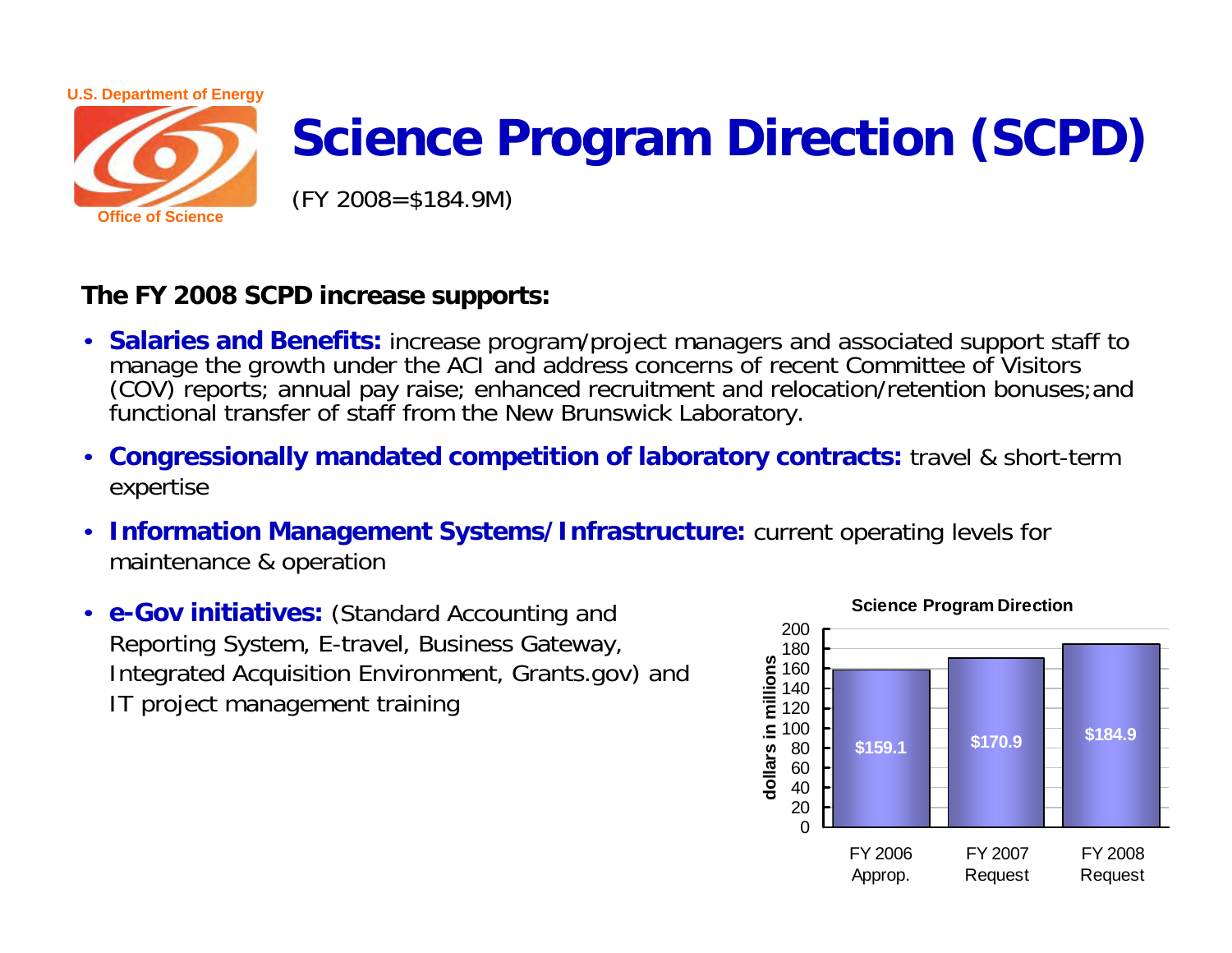

## **Safeguards & Security (S&S)**

(FY 2008=\$71.0M)

**The mission of the Office of Science Safeguards and Security program** is to ensure appropriate levels of protection against: unauthorized access, theft, diversion, loss of custody, or destruction of Department of Energy assets and hostile acts that may cause adverse impacts on fundamental science, national security or the health and safety of DOE and contractor employees, the public or the environment.

- The Safeguards and Security program will perform cyber security enhancements to comply<br>with the Federal Information Security Management Act (FISMA) and OMB mandated national standards and guidance.
- The FY 2008 request includes costs for maintaining the 2003 Design Basis Threat (DBT).

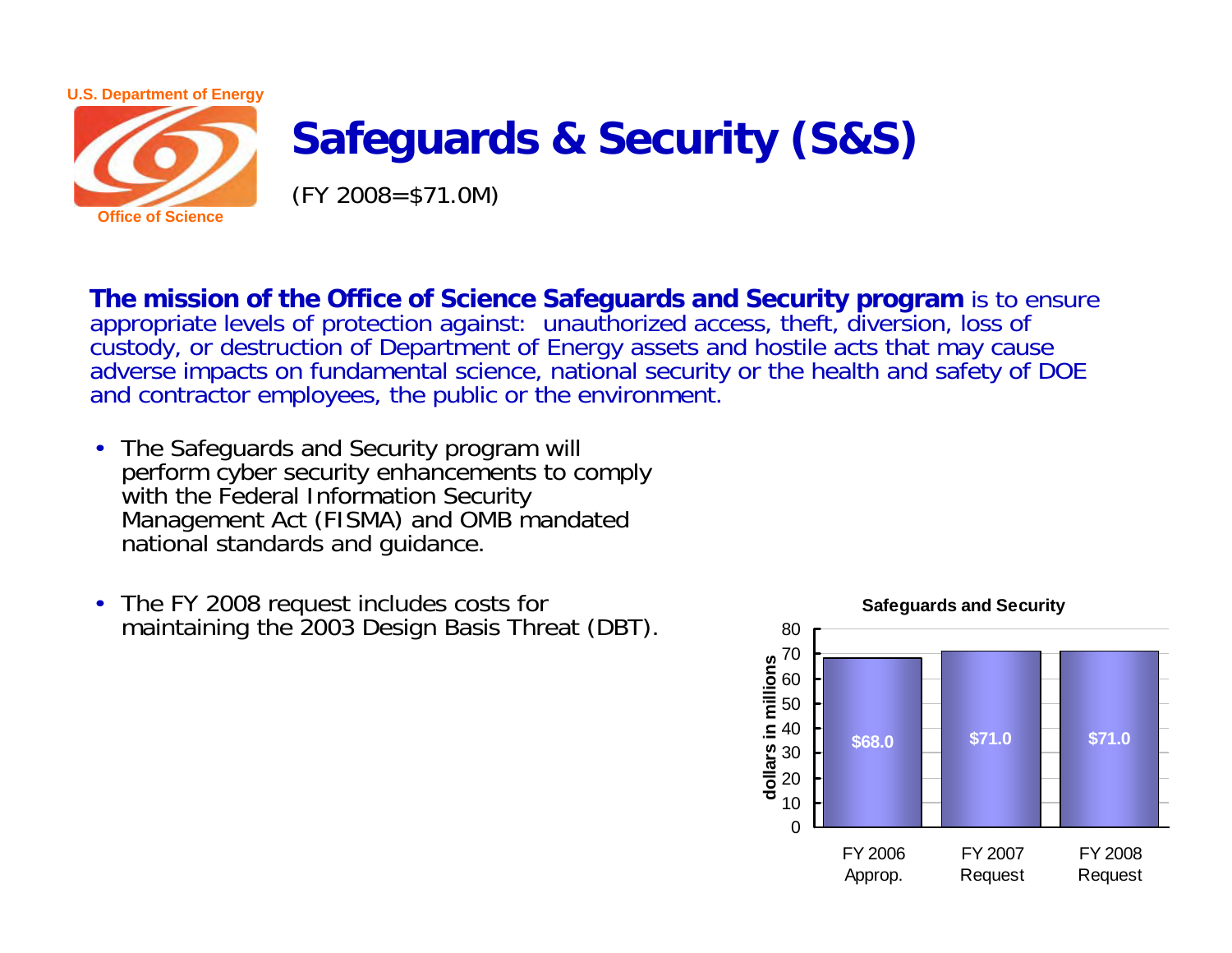

## **Science Laboratory Infrastructure (SLI)**

(FY2008=\$79.0M)

The SLI program supports SC mission activities at SC laboratories by addressing needs related to general purpose infrastructure, excess facilities disposition, Oak Ridge landlord and Payment-<br>in-Lieu-of-Taxes (PILT).

#### **Summary of FY 2008 Budget:**

- **General Purpose Infrastructure Construction.** Supports four line item construction proiects: BNL Renovate Science Laboratories, Phase I; ANL Building Electrical Service Upgrade, Phase II; ORNL Modernize Building 4500N, Wing 4, Phase I; and LBNL Seismic Safety Upgrade of Buildings, Phase I. Funding is held in reserve pending resolution of issues related to the PNNL Capability Replacement effort. If these issues are resolved, DOE will initiate a reprogramming request to use these funds for replacing and/or upgrading mission-critical facilities currently in the Hanford Site 300 Area.
- **Excess Facilities Disposition.** Supports six projects to clean-up/remove 22,000 sq. ft. of excess space at ANL, BNL and ORNL, to reduce operating costs, ES&H liabilities, and free up land for future use. Funding continues for demolition of the Bevatron Complex at LBNL.
- $\bullet$ **Oak Ridge Landlord.** Supports activities to maintain continuity of operations at the Oak Ridge Reservation (ORR), including Federal facilities in the town of Oak Ridge.

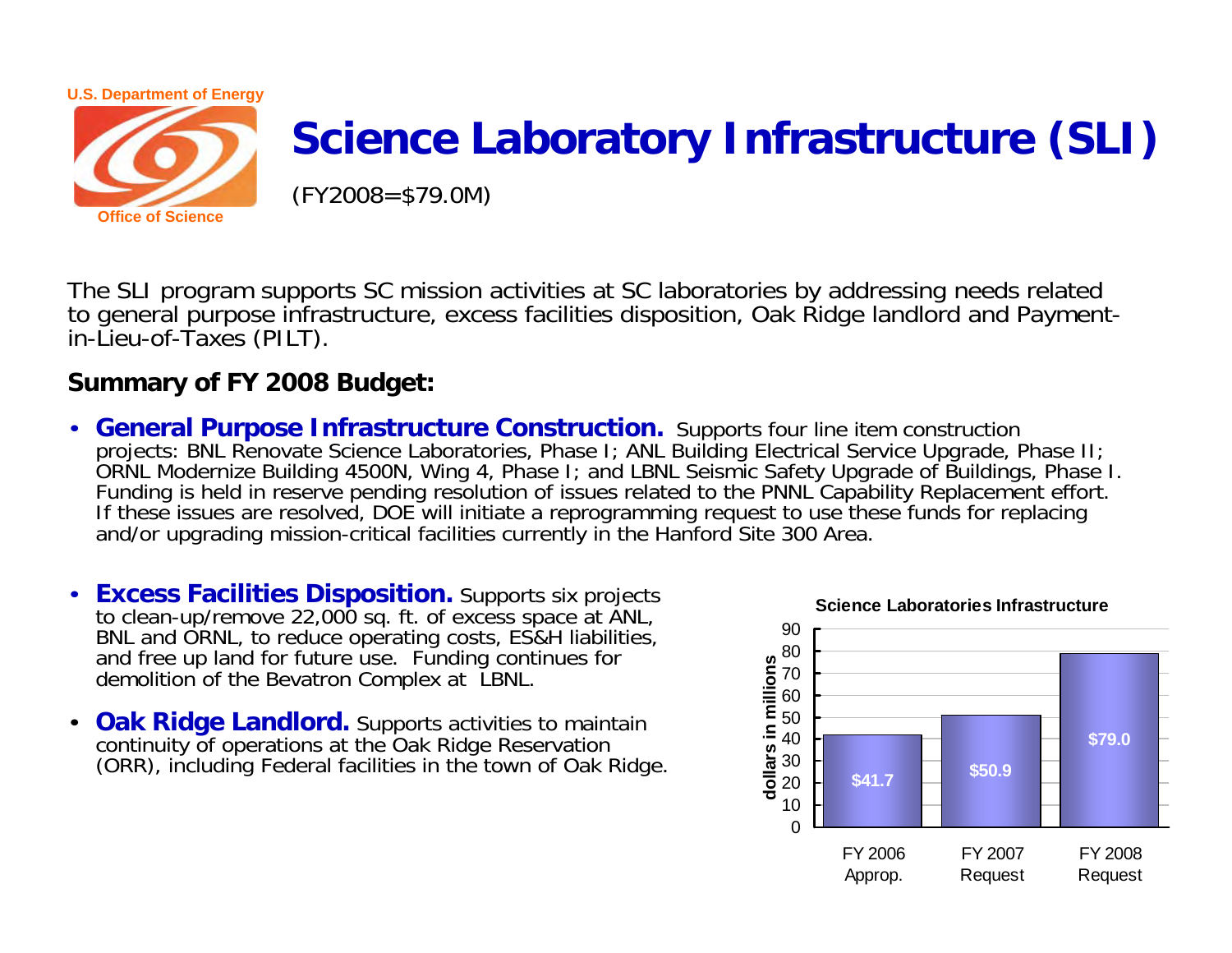

## **GTL Bioenergy Research Centers: Harnessing Nature's Capabilities**

- •**The FY 2008 request supports three Bioenergy Research Centers**
- • **Centers will be selected in FY2007: \$25 million** per Center per year to be provided **over five years** to establish and operate. Centers will be set up and operational by the end of FY 2008.
- $\bullet$  Goals: **transformational discoveries** in basic science to make production of **cellulosic ethanol**, sunlight-to-fuels, and other biofuels truly cost-effective and economically viable
- $\bullet$  Method: advanced systems biology research on **microbes** and **plants** - to learn to exploit nature's own conversion methods, plus develop a new generation of optimized bioenergy crops
	- Understand metabolic pathways in microbial bioconversion processes
	- Analyze plant cell wall structure and assembly
	- Fine-tune microorganisms and plants to each other
	- Pursue both microbial and bio-mimetic conversion methods
- $\bullet$  Innovative multidisciplinary approach: **no construction, rapid start-up** – utilizing **latest biotechnology advances** plus **world-class instruments in DOE complex** (high-<br>intensity light sources, etc.)
- •**Open competition**: universities, national labs, nonprofits, private firms, and **partnerships** of such entities invited to compete to establish a Center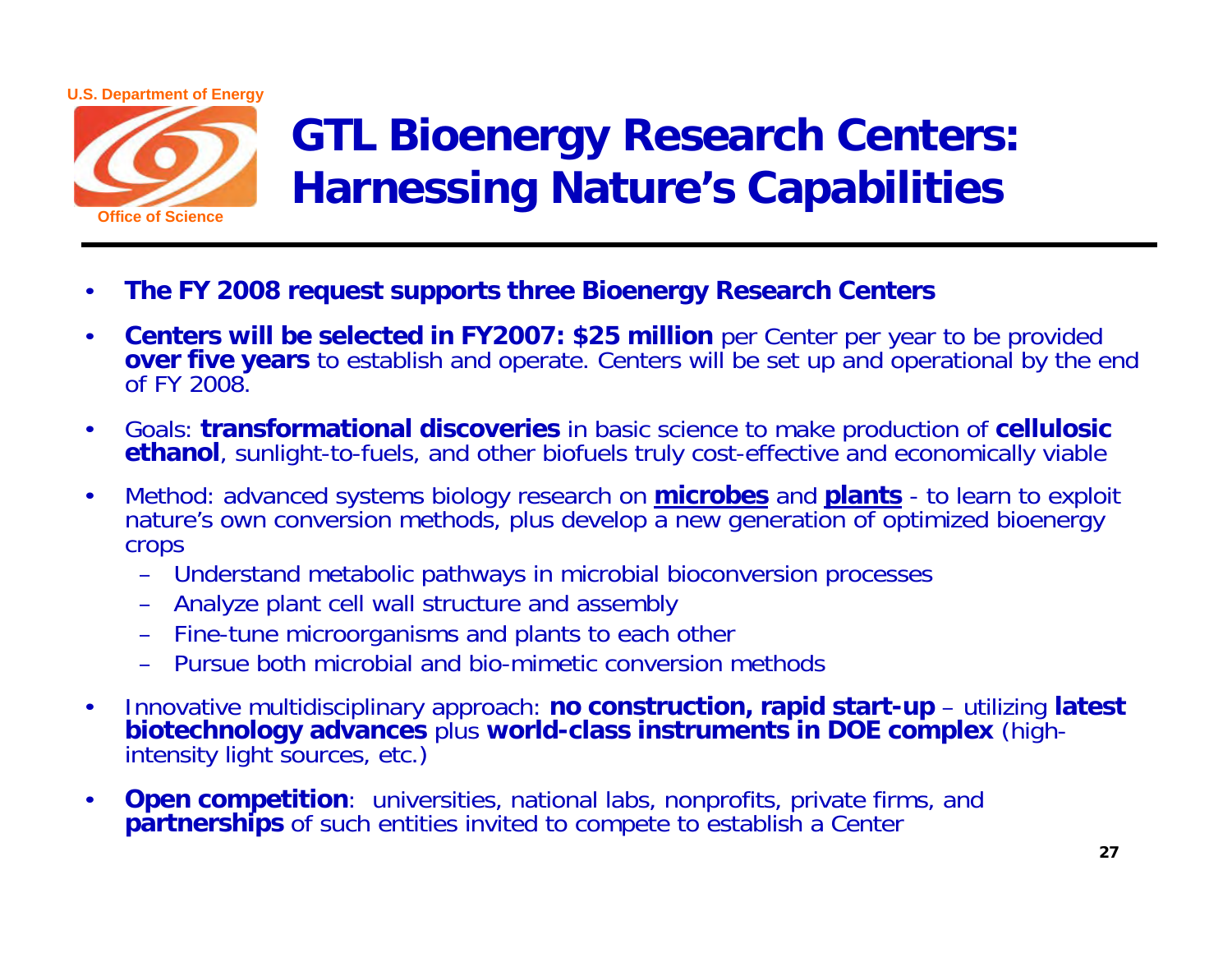

## **How Nature Does It:Powerful Capabilities of Microbes**

The termite's gut contains about 200 different species of bacteria, some of which are "experts" at breaking down cellulose and helping transform it into fuel in the form of hydrogen and

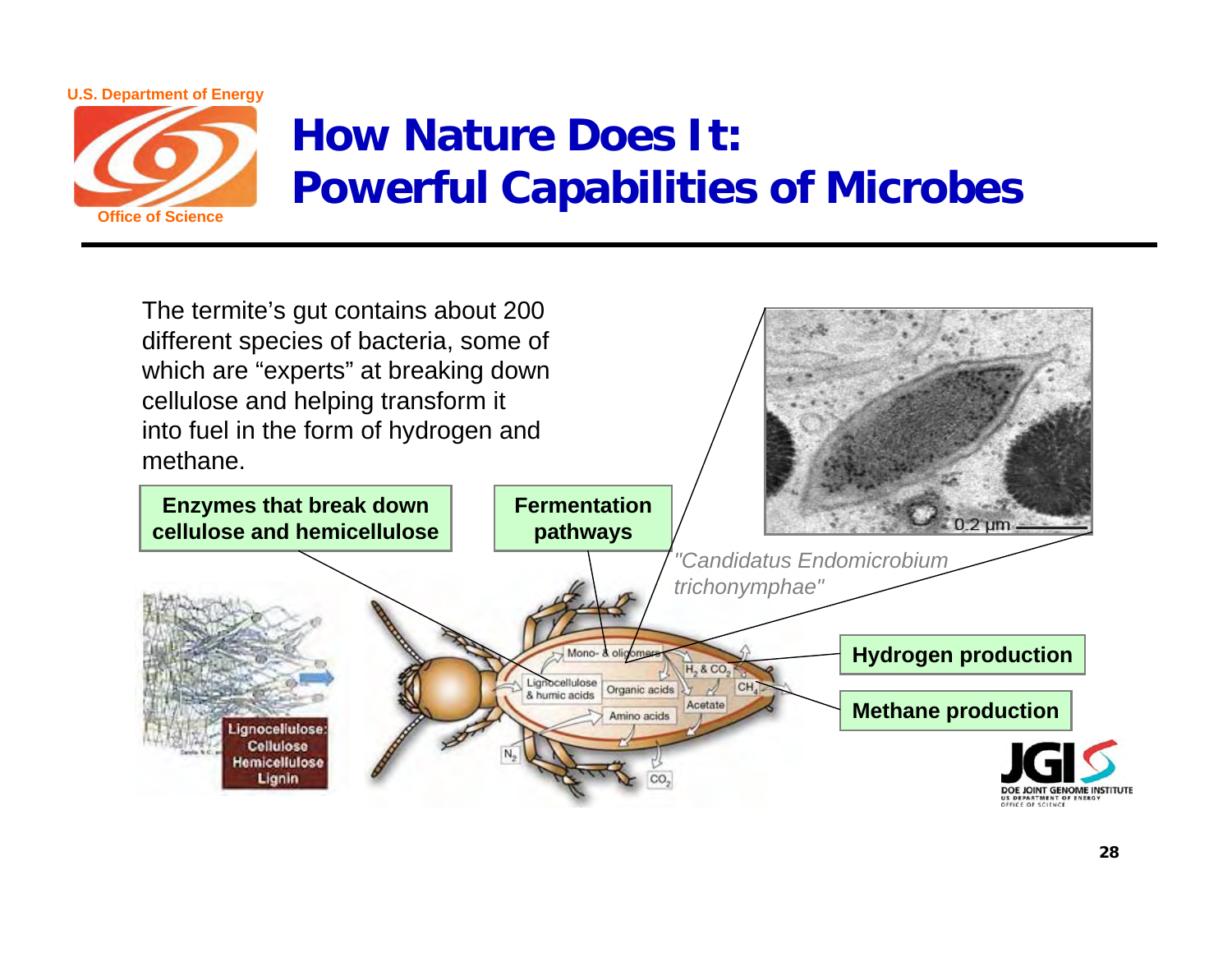

## **ITER – An international fusion experiment**

"I am pleased to announce that the United States will join ITER, an ambitious research project to harness the promise of fusion energy, " President George W. Bush, January 30, 2003



500 MW thermal fusion power 400 sec pulse length

**Science Benefits:Extends fusion science to larger size, commercially relevant, burning (selfheated) plasmas.**

**Technology Benefits: Commercial power plant and other relevant fusion technologies. High duty-factor operation.**

#### **Objective:**

**"To demonstrate the scientific and technological feasibility of fusion energy for peaceful purposes."**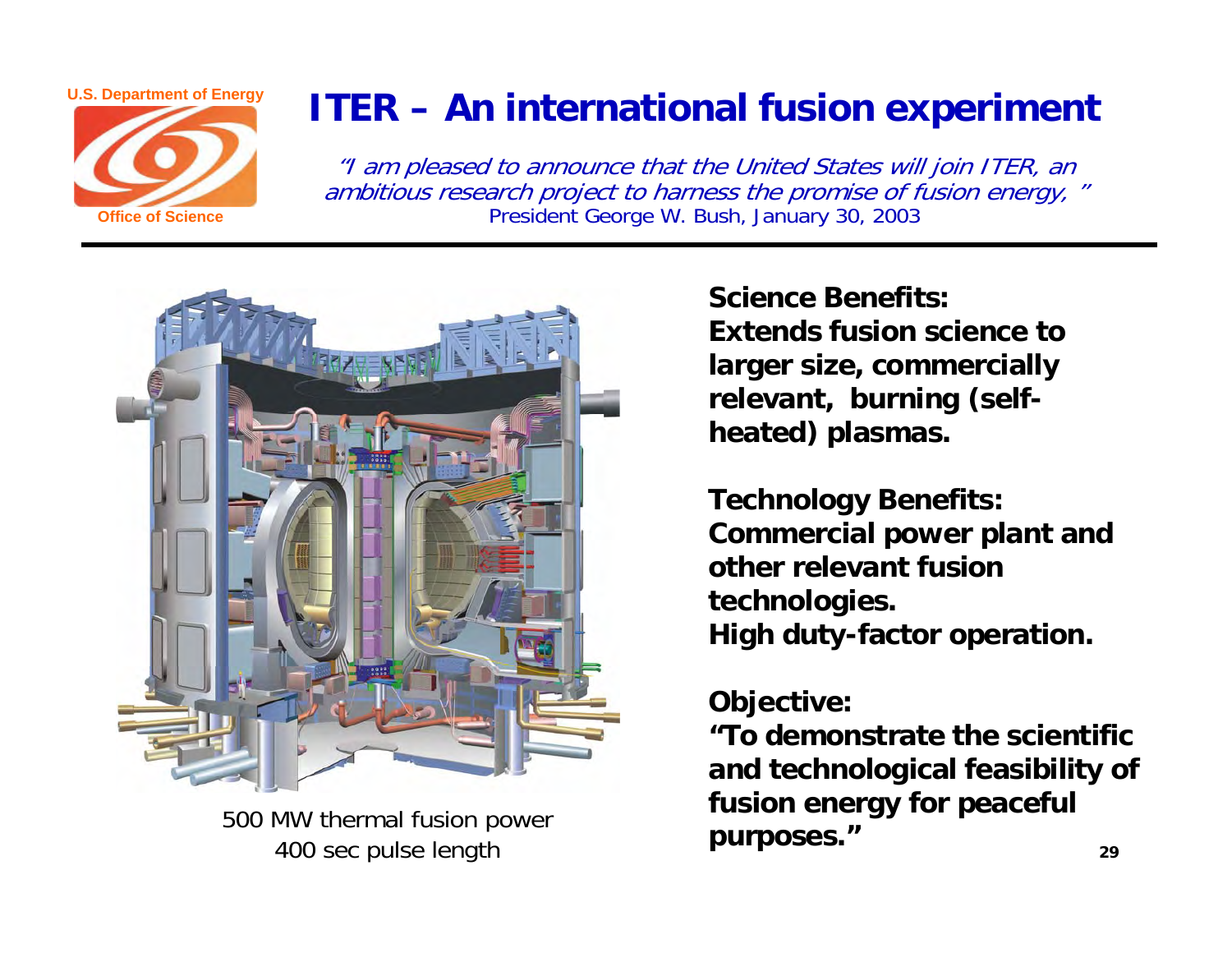**U.S. Department of Energy**



## **Supercomputers and the Latest Generation of Codes Hold Enormous Potential for Energy Applications**

- •**Joins experimentation and theory as a main source of scientific discovery**
- $\bullet$  **Advances in computation will impact energy goals on many fronts:**
	- •Radically new materials designed at<br>the nano-scale for desired performance characteristics
	- •Design of improved combustion systems and emissions control
	- • Improved catalysts for industrial processes
	- •Improved design of fusion experiments such as ITER
	- Harness biology for carbon sequestration and energy production
	- New materials for solar energy



**High Temperature Superconductors**

**Structural biology**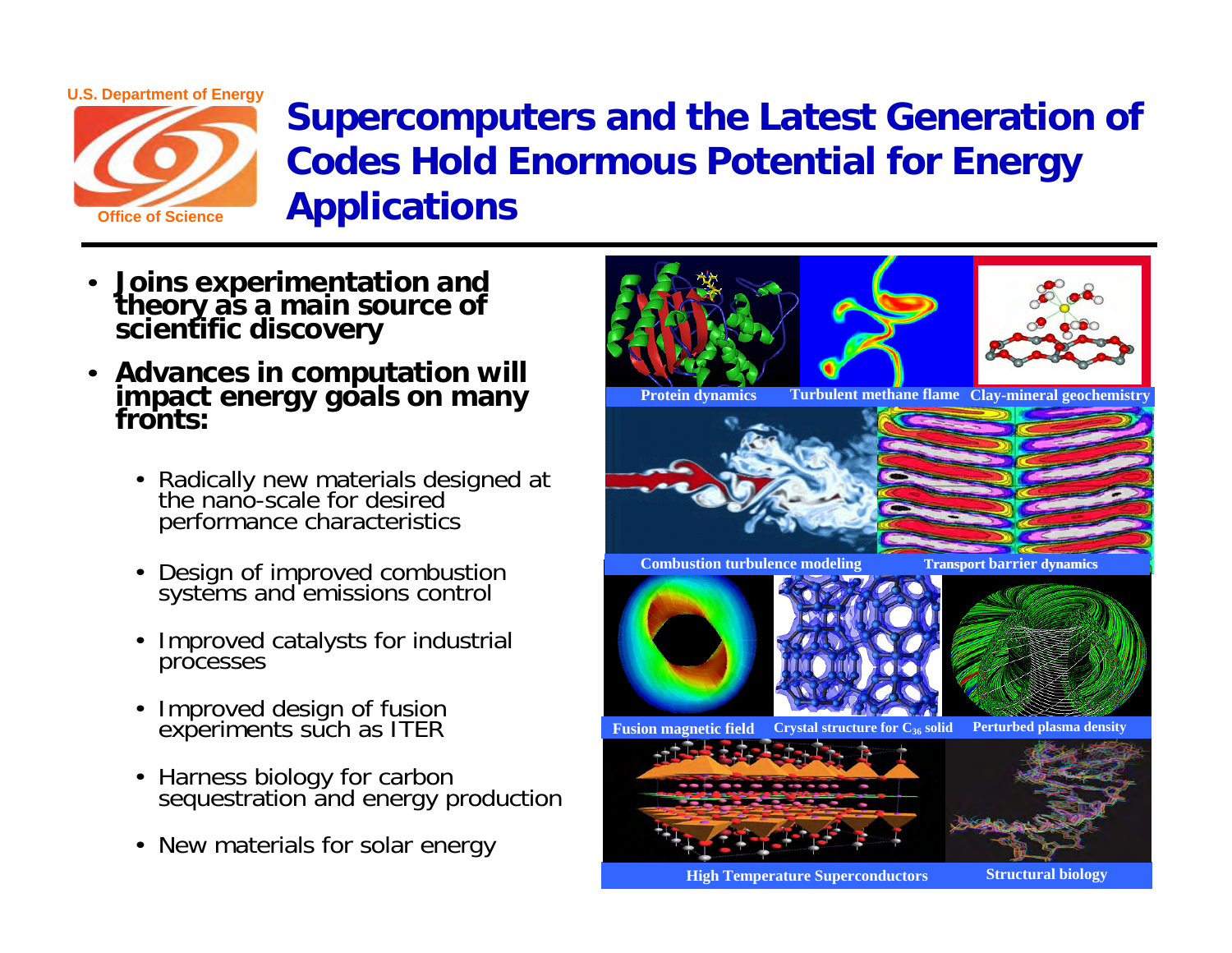

## **Nanoscale Science Research Centers: Unique Resources, Unique Capabilities**



The Molecular Foundry<br> **Example 2018**<br>
The Molecular Foundry<br>
The Molecular Boundary<br>
The Molecular Source<br>
Supply the Surface<br>
Consider the Surface<br>
- National Center for Electron Microsoft

#### Unique Resource

- Advanced Light Source
- National Center for Electron Microscopy
- NERSC Computing Center

Scientific Focus

- E-beam nanowriter
- Nanofabrication (lithography and stamping)
- Inorganic nanostructures (crystals and tubes)
- Imaging, manipulation, theory and modeling
- Bio-nanostructures (organic, polymers)

#### **Center for Nanoscale Materials**

Argonne National Laboratory Argonne National Laboratory



**Center for Integrated Nanotechnologies**



#### Unique Resource

- Los Alamos Neutron Science Center
- National High Magnetic Field Laboratory
- Scientific Focus
- Nano-bio-micro interfaces
- Nanophotonics and nanoelectronics
- Complex functional nanomaterials
- Nanomechanics
- Theory and simulation

- Unique Resource
	- Advanced Photon Source
- Electron Microscopy Center Scientific Focus
	- Advanced magnetic materials
	- Nanocrystalline diamond
	- Complex oxides
	- Nanophotonics
	- Bio-inorganic hybrids
	- X-ray nanoprobe characterization
	- Simulations of self-organization

#### **Center for Functional Nanomaterials**

Unique Resource

- National Synchrotron Light Source Scientific Focus
- Nanoscale strongly correlated oxides
- Charge transfer on the nanoscale- Nanometer-thick organic
- films
- Nanoscale magnetism
- Nanostructured catalysts
- Nanomaterials applications

## **Center for Nanophase Materials Sciences**

#### Unique Resource

ational

**Alamos** 

- Spallation Neutron Source - High Flux Isotope Reactor
- Scientific Focus
	- Neutron scattering to probe materials at the nanoscale, at interfaces, and in complex nanophase materials
	- Synthesis and
	- nanofabrication
	- Nanomaterials Theory
	- Institute
	- Hybrid soft/hard materials
	- Organic/inorganic nanointerfaces



Oak Ridge National Laboratory Oak Ridge National Laboratory

Brookhaven National Laboratory

Brookhaven

National Laboratory

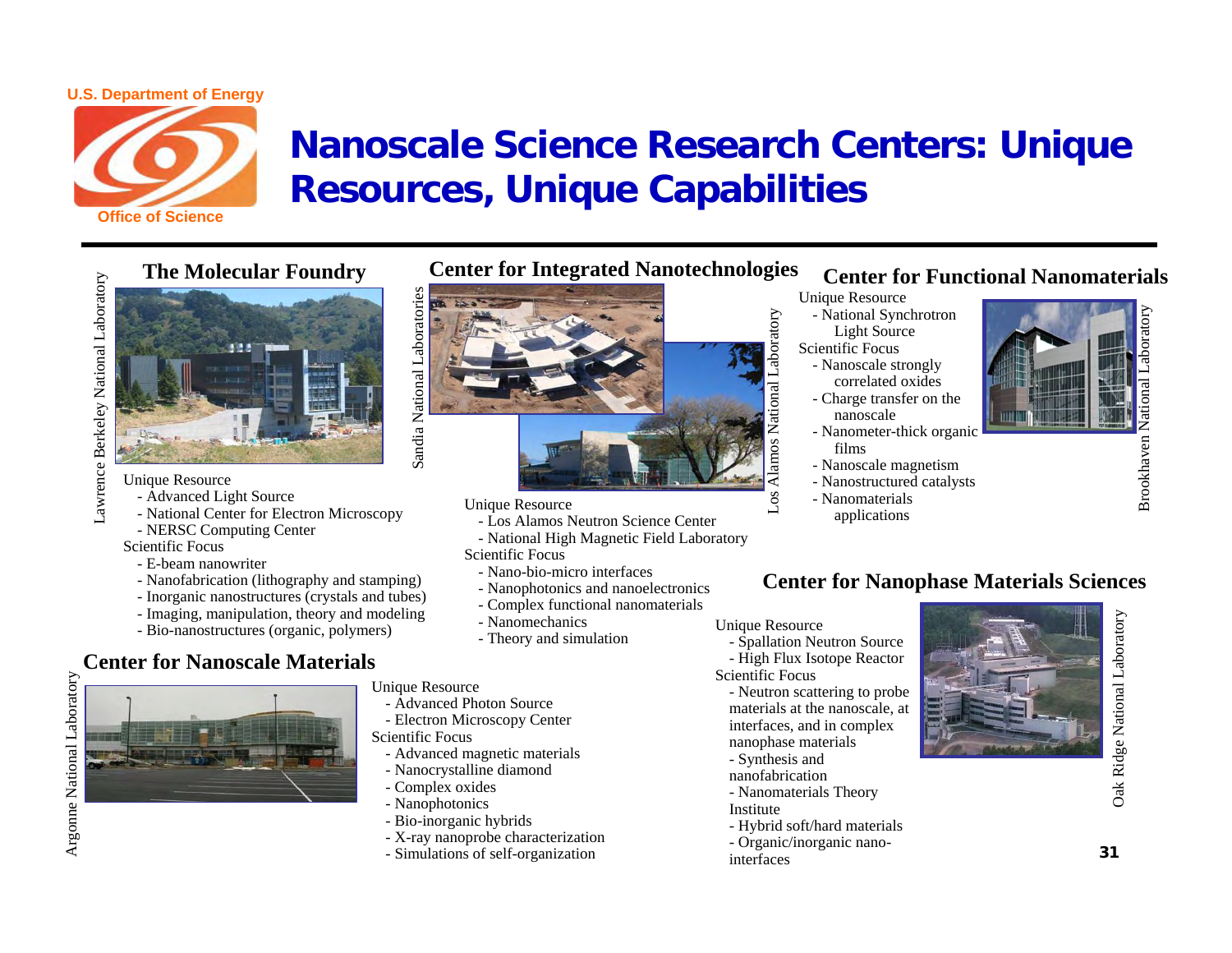

## **An Exciting Time for Physics:** Key Questions

#### U.S. Department of Energy **Office of Science**

#### Dark Energy-the Mystery that Dominates the Universe

#### Summary

Recently scientists sponsored by the Office of Science found that, contrary to all previous understanding, the expansion of the universe was accelerating: some force was pushing galaxies apart at ever increasing speed. The study of this force-now called "Dark Energy"-holds the promise of a new understanding of the fundamental physical laws that govern our universe.

Several years ago, a group of physicists at the DOE Office of Science's Lawrence Berkeley National Laboratory set out to measure how gravitational attraction was slowing down the expansion of the universe that started with the Big Bang. Would gravity be enough to reverse the expansion and cause the universe to end in a big crunch when everything collapsed like a deflated balloon? Or is space growing so fast that gravity can't contain it?

How is it possible to answer this huge question? The Berkeley Lab scie use the brightness of c supernovae - as natur. They measured the bri thousands of galaxies measured them again so that a dozen or so n

wavelength of the supemova light directly reveals how much the universe has expanded since the time of the supernova explosion. After several years of supemova discoveries were collected, the scientists compared light from the more and more distant supernovae to see how much the expansion of the universe had been slowing down.

When the results were in, the answer was shocking. The universe wasn't slowing down at all, but rather speeding up, much as if the tossed



- What is the dark matter?
- •What is the nature of the dark energy?
- •How did the universe begin?
- •Did Einstein have the last word on gravity?
- • What are the masses of the neutrinos, and how have they shaped the evolution of the universe?
- How do cosmic accelerators work and what are they accelerating?
- • Are protons unstable?
	- Are there new states of matter at exceedingly high density and temperature?
	- Are there additional space-time dimensions?
	- How were the elements from iron to uranium made?
	- Is a new theory of matter and light needed at the highest energies?